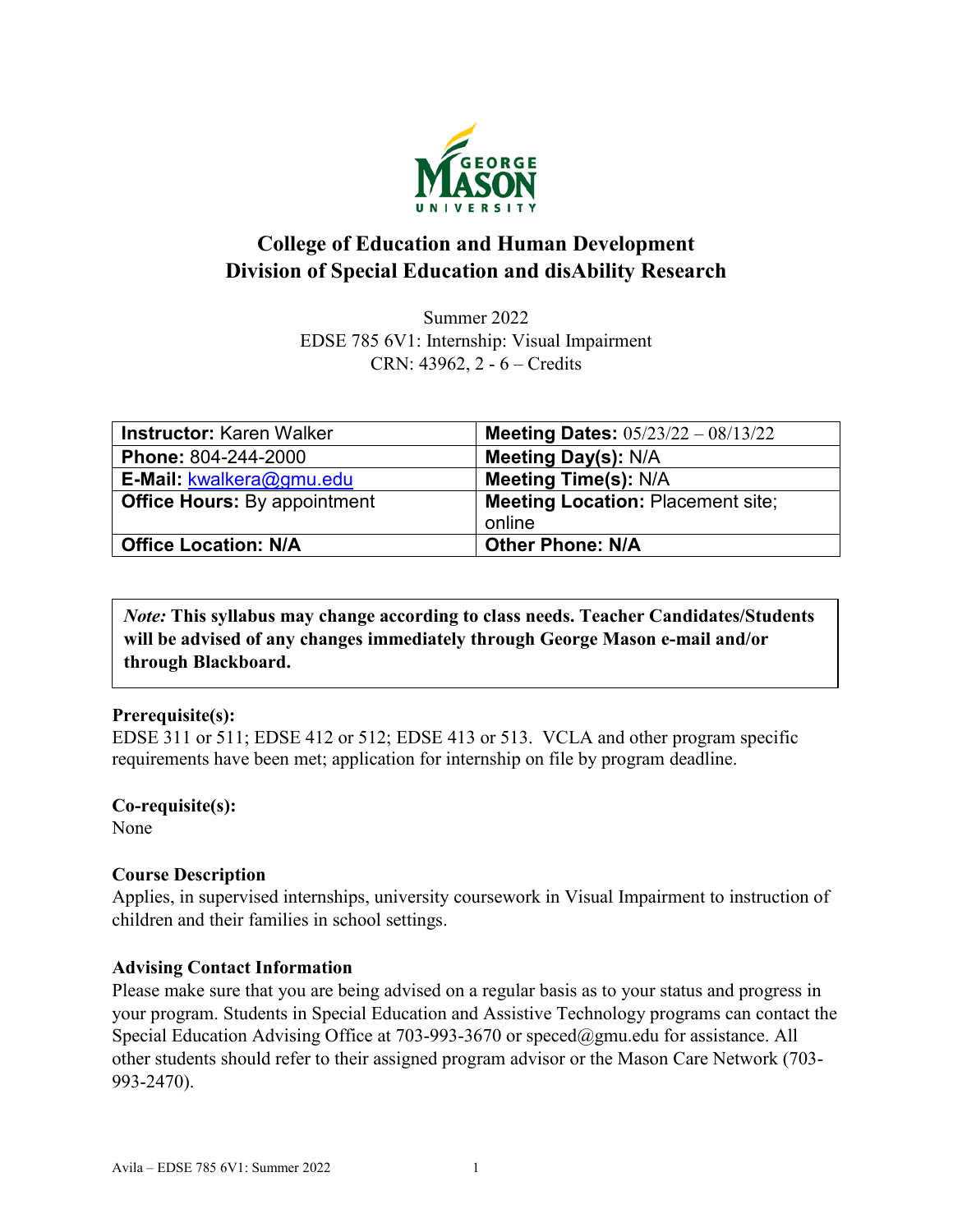### **Advising Tip**

Are you planning to waive one of the two internship requirements for your teacher licensure program? The waiver is not automatic. Be sure to send the waiver documentation (http://cehd.gmu.edu/assets/docs/forms/InternshipWaiv\_forms.pdf) to your advisor.

### **Course Delivery Method**

Learning activities include the following:

- 1. Class lecture and discussion
- 2. Application activities
- 3. Small group activities and assignments
- 4. Video and other media supports
- 5. Research and presentation activities
- 6. Electronic supplements and activities via Blackboard

### **Learner Outcomes**

Upon completion of the course, teacher candidates/students will be able to:

- 1. Demonstrate understanding of development and the ability to plan and execute curriculum appropriate to the chronological ages, developmental and functional levels of the students being taught.
- 2. Demonstrate the integration of the theoretical methodology with the practical applications in the field.
- 3. Demonstrate positive and appropriate interactions with students, families and other professionals. This includes the ability to manage the classroom/resource room, co-teach in a general education setting, develop and enforce classroom expectations, develop strategies to anticipate behaviors and deal with them, and work through transitions during the day. This also includes demonstration of confidentiality when communicating about students with disabilities.
- 4. Develop and implement developmentally and functionally appropriate intervention activities within a variety of settings, including those that enhance and support integration and/or inclusion as well as those activities that are therapeutically based. This includes demonstration of a positive learning environment geared to the individual as well as the group. This may also be demonstrated in the general classroom environment as well as special education settings.
- 5. Demonstrate the ability to work collaboratively as part of a team including but not limited to general and special educators and therapists, parents and other related/support staff.
- 6. Demonstrate the ability to be lead teacher by overseeing the entire classroom while also meeting the individual needs of students, directing/teaming with assistants, and monitoring the ongoing activities and tone of the class. If working with students on an individual basis, demonstrate the ability to plan for that child based on goals and objectives and provide on-going assessment for both the child and the intervention sessions.
- 7. Demonstrate support within an integrated environment, as appropriate. This includes knowledge of general curriculum specific to the ages and grades of students, ability to modify the general education curriculum as needed, ability to work with general education staff in a manner which enhances the education of the student(s) with disabilities by providing direct or indirect support and the knowledge of how to work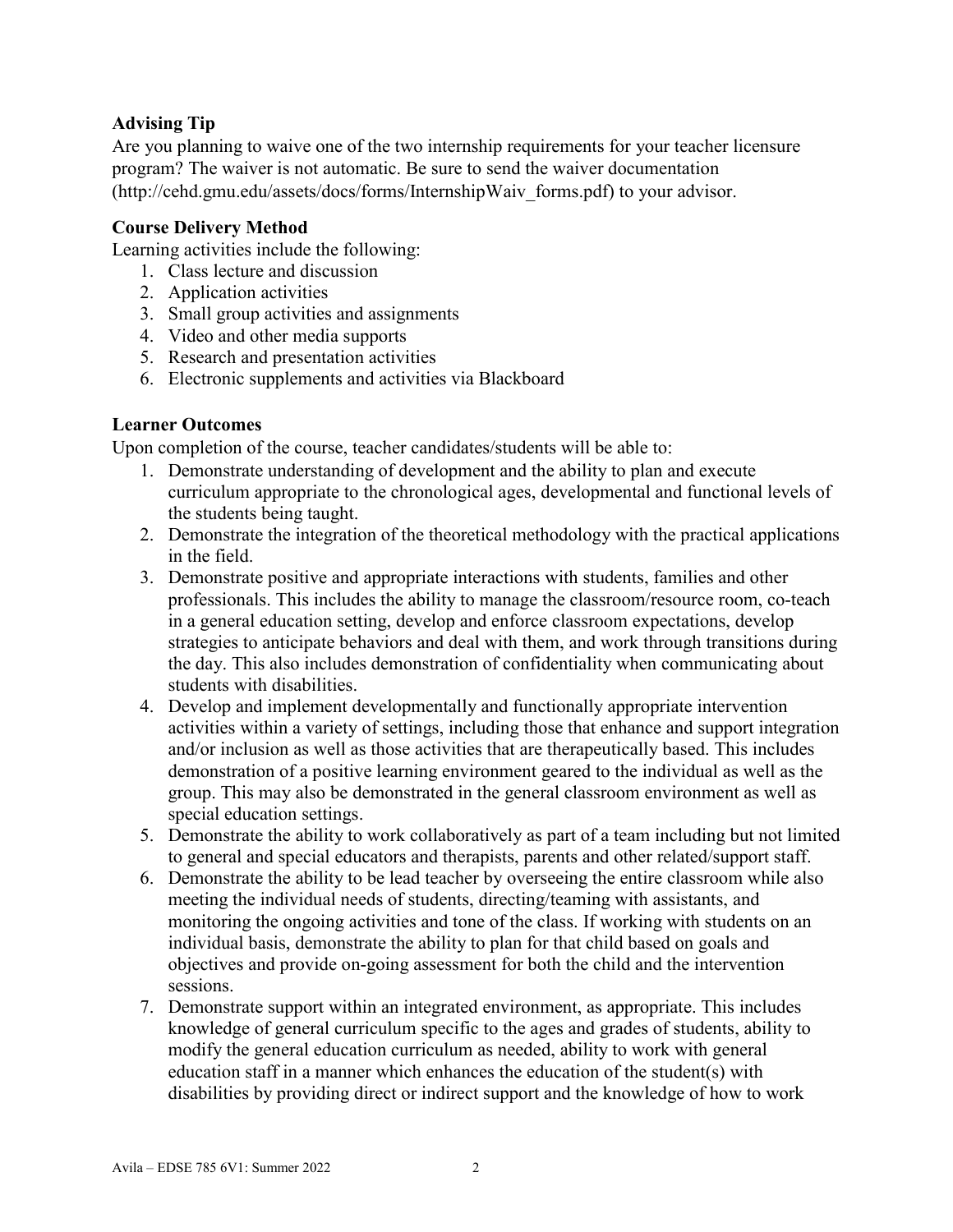with groups of students demonstrating mixed abilities and needs (whether identified as disabled or not).

- 8. Select and utilize assessment and/or monitoring tools and strategies, including but not limited to county-wide assessments, SOLs, VAAP (as assessed for individual students), etc.
- 9. Develop developmentally, educationally and functionally appropriate IEPs.
- 10. Select and utilize workable and useful data/record keeping strategies.
- 11. Monitor and analyze teaching performance.
- 12. Demonstrate additional competencies contained in personal goals statement or delineated by the cooperating teacher and/or university supervisor.

#### **Professional Standards**

(Council for Exceptional Children [CEC] and the Interstate Teacher Assessment and Support Consortium [InTASC]). Upon completion of this course, students will have met the following professional standards: CEC Standard 2: Learning environments (InTASC 3); CEC Standard 4: Assessment (InTASC 6); CEC Standard 5: Instructional planning and strategies (InTASC 7,8); CEC Standard 6: Professional learning and ethical practice (InTASC 9) & CEC Standard 7: Collaboration (InTASC 10).

This course contains at least on Common Assessment developed by the College of Education and Human Development to assess our candidates' performance on nationally accepted standards for beginning teachers (InTASC) and our programs' performance on national accreditation standards (CAEP).

#### **Required Texts**

*Special Education Internship Handbook* for 2021-22

### **Recommended Texts**

American Psychological Association*.* (2020). *Publication manual of the American Psychological Association* (7th ed.). <https://doi.org/10.1037/0000165-000>

#### **Required Resources**

Access to Blackboard and Mason email, and access to other virtual communication tools (e.g., Zoom, OneDrive) as needed

#### **Course Performance Evaluation**

Students are expected to submit all assignments on time in the manner outlined by the instructor (e.g., Blackboard, VIA, hard copy).

#### **VIA Performance-Based Assessment Submission Requirement**

It is critical for the special education program to collect data on how our students are meeting accreditation standards. Every teacher candidate/student registered for an EDSE course with a required Performance-based Assessment (PBA) is required to upload the PBA to VIA (regardless of whether a course is an elective, a one-time course or part of an undergraduate minor). A PBA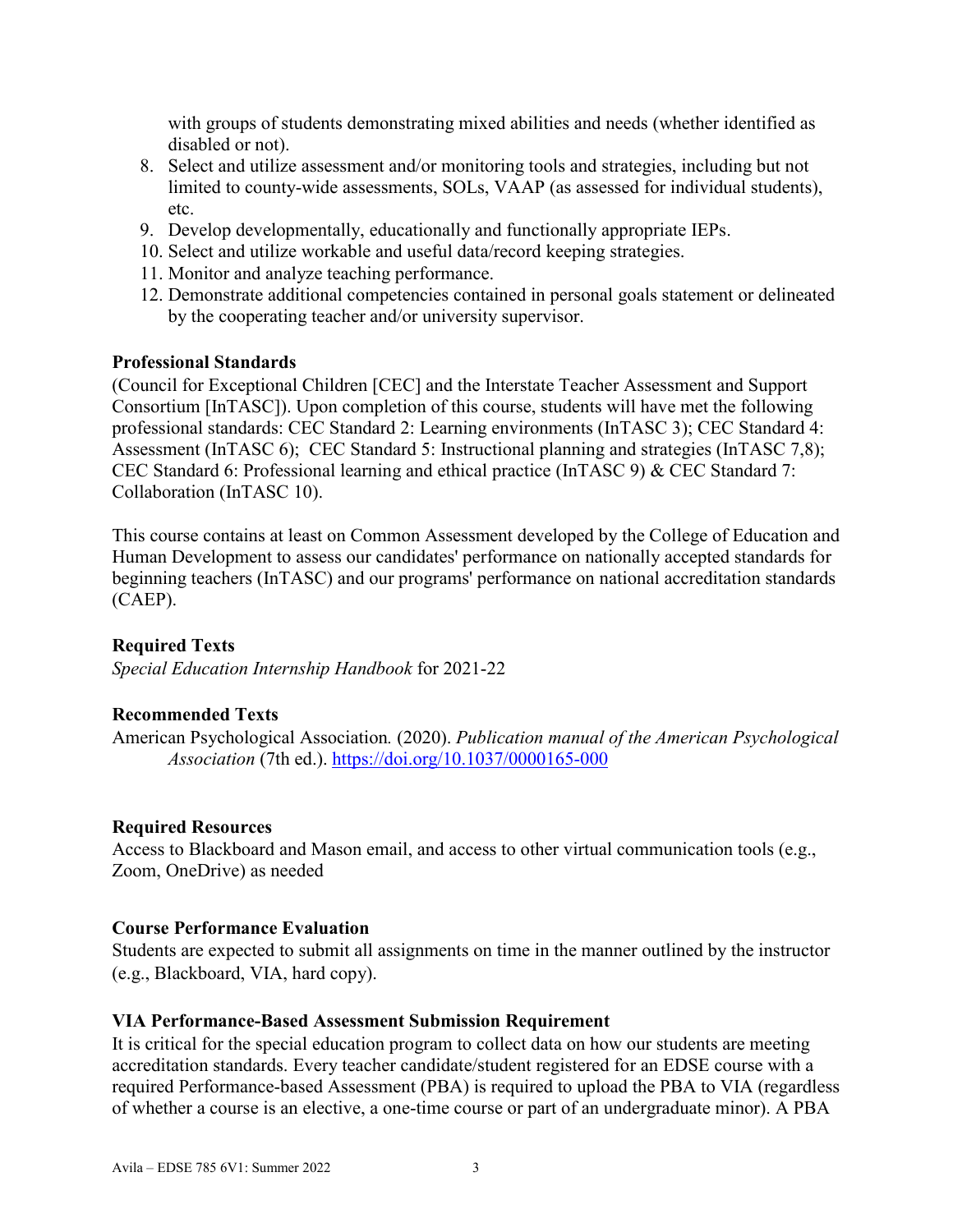is a specific assignment, presentation, or project that best demonstrates one or more CEC, InTASC or other standard connected to the course. A PBA is evaluated in two ways. The first is for a grade, based on the instructor's grading rubric. The second is for program accreditation purposes. Your instructor will provide directions as to how to upload the PBA to VIA.

For EDSE 785, the required PBA is Clinical Experience Continuum AND Log of Hours (All Programs). Please check to verify your ability to upload items to VIA before the PBA due date.

### *Assignments and/or Examinations*

# **Performance-based Assessment**

#### **(VIA submission required)**

• Internship Rubric (Assessment A; see Internship Handbook)

#### **College Wide Common Assessment (VIA submission required)**

This course contains at least one Common Assessment developed by the College of Education and Human Development to assess our candidates' performance on nationally accepted standards for beginning teachers (InTASC) and our programs' performance on national accreditation standards (CAEP).

• Teacher Candidate Dispositions Rating (Assessment B; see Internship Handbook)

#### *Other Assignments*

- Log of Hours (Form 1 in Internship Handbook; all completed/signed pages uploaded to the Forms page of Blackboard)
- Internship Summary and Final Grade (Form 2 in Internship Handbook; all completed/signed pages uploaded to the Forms page of Blackboard)
- Observation Summary Report (Form 3 in Internship Handbook; all completed reports uploaded to the Forms page in Blackboard)
- Weekly Reflection (Form 4 in the Internship Handbook; uploaded to the Forms page of Blackboard)
- End-of-Internship Evaluation (CEHD-wide evaluation completed online prior to internship completion)
- Lesson plans, observations, and pre- and/or post-observation conferences (see Internship Handbook)
- VDOE Seclusion and Restraints Modules Training (submit certificate of completion to Seclusion and Restraint Modules page of Blackboard)
- Any other assignments may be assigned at the University Supervisor's discretion

### **Course Policies and Expectations**

#### *Attendance/Participation*

Teacher Candidates completing Traditional internships are required to follow the Mentor Teacher's daily schedule. Candidates must be punctual, arrive when the Mentor Teacher arrives, and leave when the Mentor Teacher leaves. When an absence is unavoidable, the Candidate must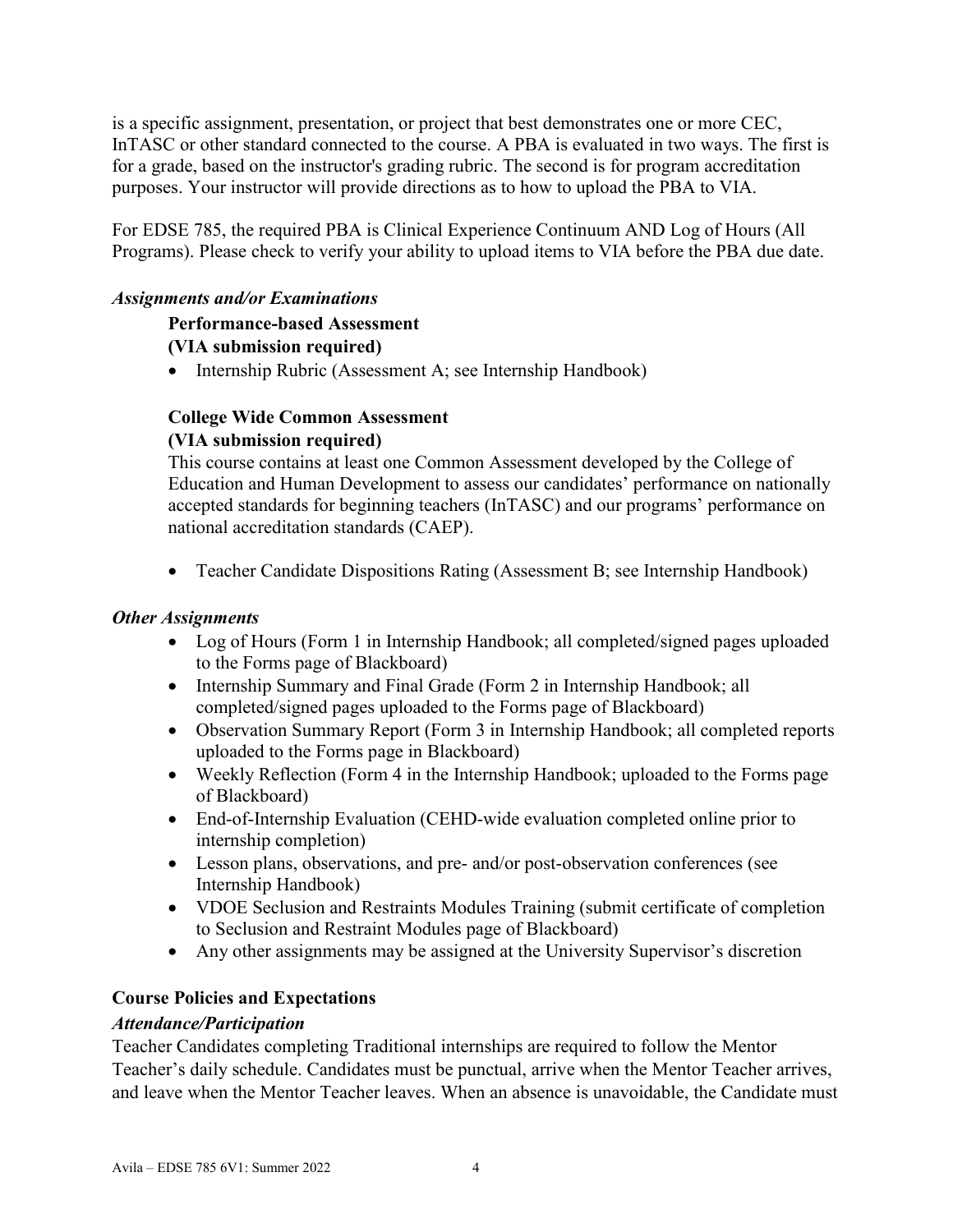notify the school office personnel, Mentor Teacher, and University Supervisor as far in advance as possible. If the Teacher Candidate is absent on a day when he/she is expected to teach, lesson plans and materials must be delivered to the Mentor Teacher before class begins. Candidates who are completing on-the-job (OTJ) internships are expected to adhere to their regular work schedule and responsibilities.

### *Late Work*

All internship activities and assignments are scheduled between the University Supervisor, Mentor Teacher, and Teacher Candidate. If an assignment cannot be completed as required, the Teacher Candidate must notify the University Supervisor and Mentor Teacher in advance and must work with the University Supervisor and Mentor Teacher to reschedule or adjust the deadline accordingly. Note that submission of all assignments in accordance with the agreed upon schedule increases the likelihood of on-time completion of internship requirements.

### *Other Requirements*

- **Personal Appearance and Professional Conduct**: Candidates must dress professionally and exhibit professional behavior in their assigned school at all times. Candidates must read their assigned school's faculty handbook and conform to the professional expectations of that school. If a Candidate cannot find a copy of the faculty handbook, he/she should contact the Mentor Teacher. Candidates should also note that Mentor Teachers and University Supervisors evaluate a Candidate's teaching dispositions and professionalism during the internship (see the Teacher Candidate Dispositions Rating, Assessment B in the Internship Handbook).
- **Holidays and Vacations**: Candidates must follow the calendar of their assigned school for their internship. The school's calendar may be different from George Mason's calendar during the semester of internship. The Teacher Candidate always follows the calendar of the assigned school during internship. This applies to Thanksgiving and spring break holidays as well.
- **Teacher Candidates and Substitute Teachers**: Traditional Internship Candidates may occasionally substitute for his/her Mentor Teacher during the internship, provided that several guidelines are strictly followed and approval is provided by the University Supervisor prior to substituting during the internship. See the guidelines outlined in the internship handbook. Note that hours spent substitute teaching may NOT be counted towards teaching hour requirements for the internship.
- **Important Considerations**: If Candidates do not comply with on-site school expectations, school divisions have the right to request the Candidate be removed from the assigned school. There is no guarantee that a Teacher Candidate will be approved for an alternate assignment or location. Candidates who do not uphold the professional behaviors and dispositions promoted by CEHD may be removed from internship and/or referred to the Office of Student and Academic Affairs as needed. On-site school expectations include the social media presence of Teacher Candidates. The Teacher Candidate Dispositions Rating (see Assessment B in Internship Handbook) includes the expectations for teaching dispositions. Each school site has faculty expectations outlined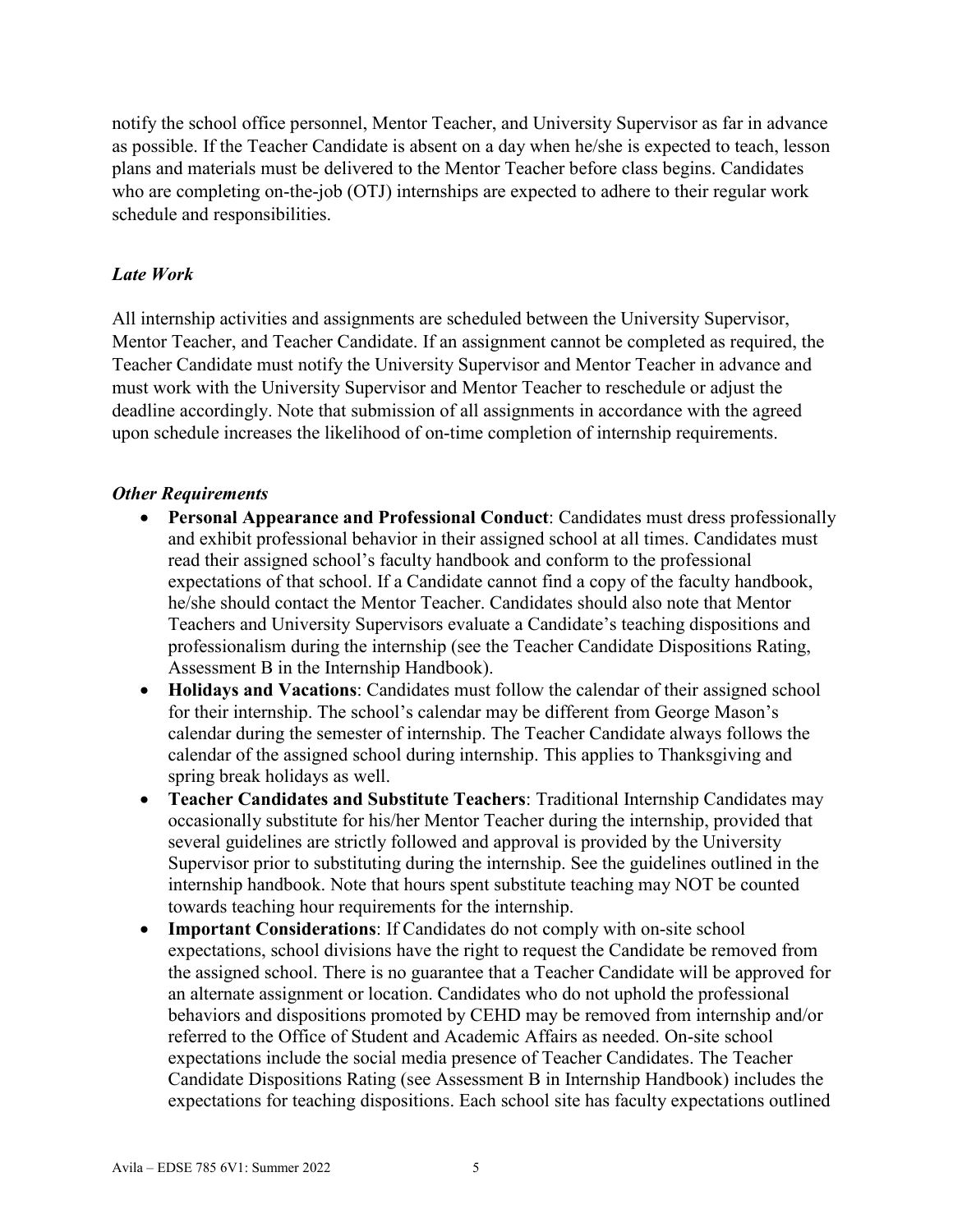in a faculty handbook. Candidates are strongly encouraged to purchase professional liability insurance through membership in the Student Virginia Education Association, the Council for Exceptional Children, or through a private carrier in case of civil legal action. Candidates employed by a school division are encouraged to purchase additional coverage to supplement what is provided.

• **Accommodations in Internships**: Students must be able to perform the essential functions of the internship site assigned with or without an accommodation. Contact Disability Services ( $ods@gmu.edu$ ) for questions related to accommodations.

### **Grading**

(From the Internship Handbook)

Grades for the internship are:

- S Satisfactory: Teacher Candidate successfully meets the clinical internship requirements and can be recommended for teacher licensure.
- NC No Credit: Teacher Candidate will not be recommended for teacher licensure unless he/she repeats all or part of the internship with satisfactory performance. This may require enrolling and paying tuition for additional credit hours in a subsequent semester or paying a fee for extended supervision. In some cases, a grade of NC may be accompanied by a recommendation that the Teacher Candidate not be allowed to repeat the internship. In such cases, the Candidate may be counseled out of the licensure program although not necessarily out of the degree program.
- IP In Progress: The Teacher Candidate's performance cannot be evaluated at the end of the grading period. IP grade can be changed to S or NC upon completion of requirements.

# **\*Note:** The George Mason University Honor Code will be strictly enforced. See [Academic](https://oai.gmu.edu/)  [Integrity Site \(https://oai.gmu.edu/\)](https://oai.gmu.edu/) and [Honor Code and System](https://catalog.gmu.edu/policies/honor-code-system/)

[\(https://catalog.gmu.edu/policies/honor-code-system/\)](https://catalog.gmu.edu/policies/honor-code-system/). Students are responsible for reading and understanding the Code. "To promote a stronger sense of mutual responsibility, respect, trust, and fairness among all members of the George Mason University community and with the desire for greater academic and personal achievement, we, the student members of the university community, have set forth this honor code: Student members of the George Mason University community pledge not to cheat, plagiarize, steal, or lie in matters related to academic work." Work submitted must be your own new, original work for this course or with proper citations.

### **Professional Dispositions**

Students are expected to exhibit professional behaviors and dispositions at all times. See Policies [and Procedures \(https://cehd.gmu.edu/students/polices-procedures/\)](https://cehd.gmu.edu/students/polices-procedures/). Students are expected to exhibit professional behaviors and dispositions at all times. Professional dispositions are an essential function of a special educator's job, indicating that these dispositions are critical to develop and assess in special education licensure programs. In the College of Education and Human Development, dispositions are formally and separately evaluated in at least three points in each student's program – a self-evaluation at the start of their program, a self-evaluation at the mid-point of their program, and a university supervisor's evaluation during internship. In special education graduate licensure programs, the initial self-evaluation is completed in a designated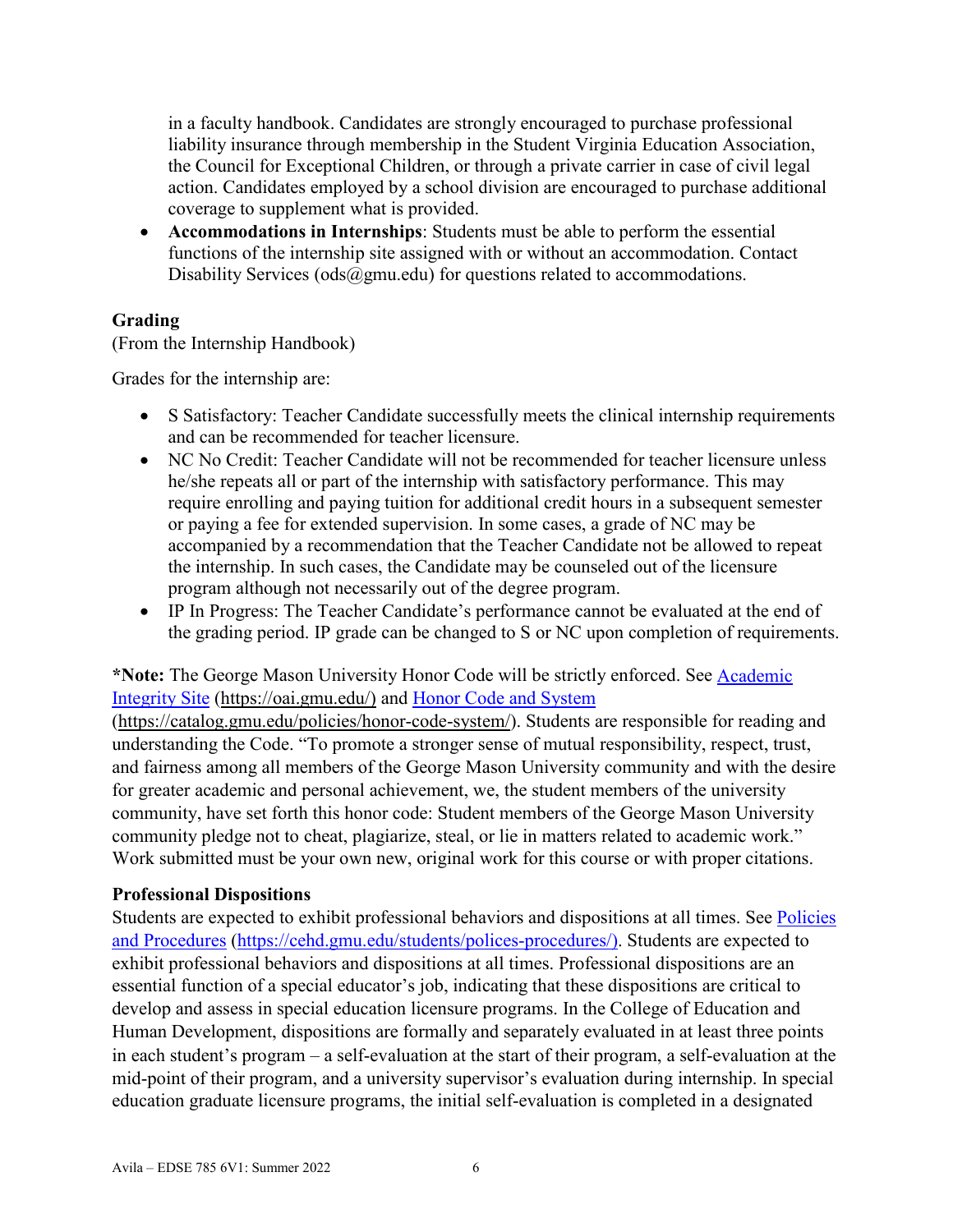course (EDSE 501), the mid-point self-evaluation is completed in designated courses (EDSE 627, EDSE 661, and EDSE 616), and the internship evaluation is completed by instructors in EDSE 783, EDSE 784, and EDSE 785. In addition to these three designated evaluation times, instructors may complete instructor-rated disposition assessments other times throughout the program. When dispositions are assessed, it is important that for areas where a positive disposition is rated as "not proficient," the student takes steps to grow as an educator. See https://cehd.gmu.edu/epo/candidate-dispositions.

#### **Class Schedule**

\*Note: Faculty reserves the right to alter the schedule as necessary, with notification to students.

The Teacher Candidate, Mentor Teacher, and University Supervisor work together to determine the schedule of observations and activities. Therefore, the Triad should agree upon the basic schedule during the initial meeting of the internship.

#### **Core Values Commitment**

The College of Education and Human Development is committed to collaboration, ethical leadership, innovation, research-based practice, and social justice. Students are expected to adhere to these principles: See [Core Values \(http://cehd.gmu.edu/values/\)](http://cehd.gmu.edu/values/).

#### **GMU Policies and Resources for Students**

#### *Policies*

- Students must adhere to the guidelines of the Mason Honor Code. See Honor Code and [System \(https://catalog.gmu.edu/policies/honor-code-system/\)](https://catalog.gmu.edu/policies/honor-code-system/).
- Students must follow the university policy for Responsible Use of Computing. See [Responsible Use of Computing \(http://universitypolicy.gmu.edu/policies/responsible-use](http://universitypolicy.gmu.edu/policies/responsible-use-of-computing/)[of-computing/\)](http://universitypolicy.gmu.edu/policies/responsible-use-of-computing/).
- Students are responsible for the content of university communications sent to their Mason email account and are required to activate their account and check it regularly. All communication from the university, college, school, and program will be sent to students solely through their Mason email account.
- Students with disabilities who seek accommodations in a course must be registered with George Mason University Disability Services. Approved accommodations will begin at the time the written letter from Disability Services is received by the instructor. See [Disability Services \(https://ds.gmu.edu/\)](https://ds.gmu.edu/).
- Students must silence all sound emitting devices during class unless otherwise authorized by the instructor.

### *Campus Resources*

• Support for submission of assignments to VIA should be directed to [viahelp@gmu.edu](mailto:viahelp@gmu.edu) or [https://cehd.gmu.edu/aero/assessments.](https://cehd.gmu.edu/aero/assessments)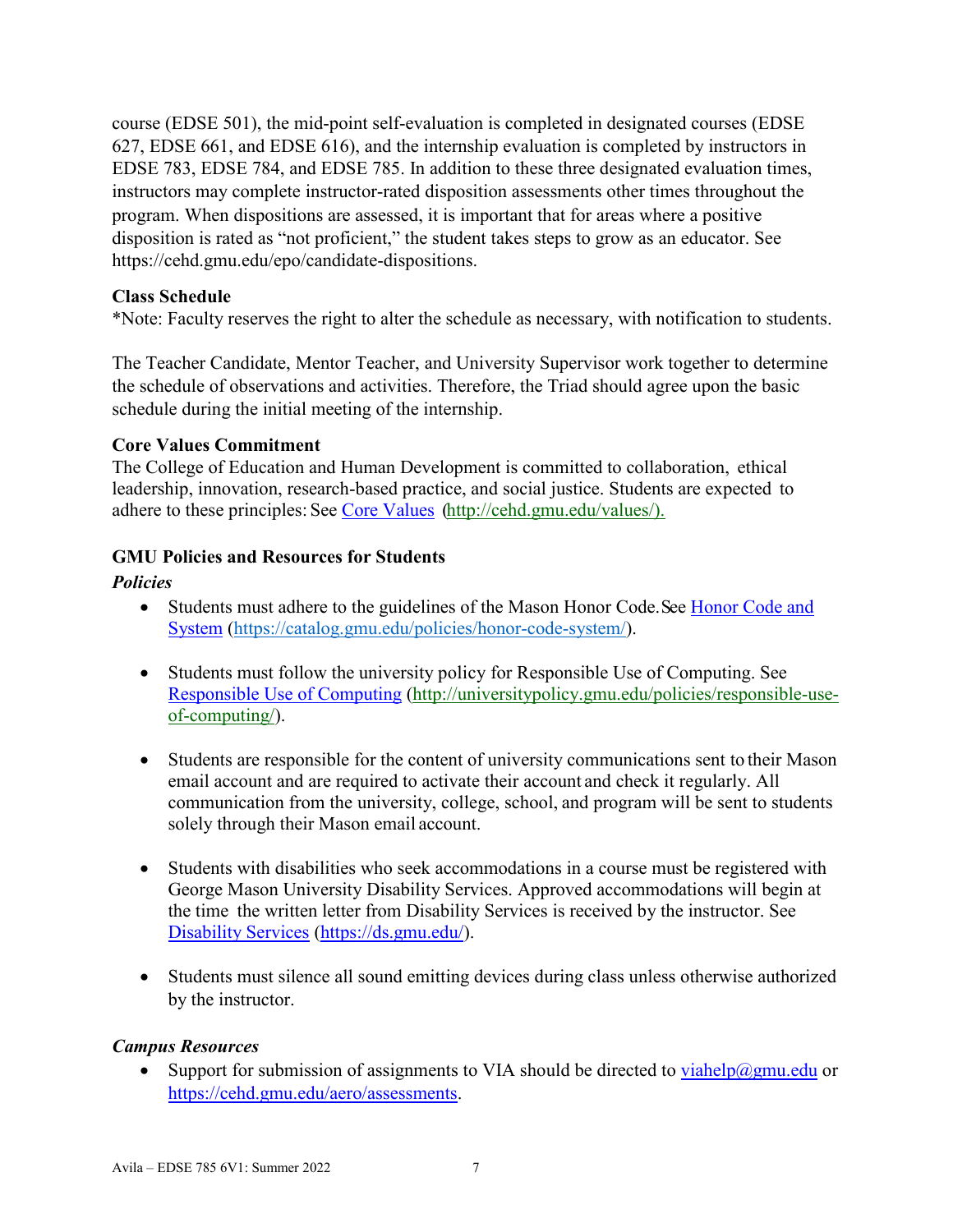• Questions or concerns regarding use of [Blackboard](https://its.gmu.edu/knowledge-base/blackboard-instructional-technology-support-for-students/) should be directed to Blackboard [Instructional Technology Support for Students \(https://its.gmu.edu/knowledge](https://its.gmu.edu/knowledge-base/blackboard-instructional-technology-support-for-students/)[base/blackboard-instructional-technology-support-for-students/\)](https://its.gmu.edu/knowledge-base/blackboard-instructional-technology-support-for-students/).

#### **Notice of mandatory reporting of sexual assault, sexual harassment, interpersonal violence, and stalking:**

As a faculty member, I am designated as a "Non-Confidential Employee," and must report all disclosures of sexual assault, sexual harassment, interpersonal violence, and stalking to Mason's Title IX Coordinator per [University Policy 1202.](https://universitypolicy.gmu.edu/policies/sexual-harassment-policy/) If you wish to speak with someone confidentially, please contact one of Mason's confidential resources, such as the [Student](https://ssac.gmu.edu/)  [Support and Advocacy Center \(SSAC\)](https://ssac.gmu.edu/) at 703-380-1434 or [Counseling and Psychological](https://caps.gmu.edu/)  [Services \(CAPS\)](https://caps.gmu.edu/) at 703-993-2380. You may also seek assistance or support measures from Mason's Title IX Coordinator by calling 703-993-8730, or emailing titleix $\omega$ gmu.edu.

#### **For additional information on the College of Education and Human Development, please visit our website [College of Education and Human Development](http://cehd.gmu.edu/) [\(http://cehd.gmu.edu/\)](https://cehd.gmu.edu/).**

#### **Appendix Assessment Rubric(s)**

#### Purpose and Instructions

 Consistent with the College of Education and Human Development's conceptual framework, the purpose of the Internship Rubric is to prepare candidates to reflect on their practice and to provide a system for Candidates, Mentor Teachers, and University Supervisors to assess a candidate's growth over time. The Rubric is designed to assess a candidate's growth during the internship. The Rubric consists of Interstate Teacher Assessment and Support Consortium (InTASC) and Council for Exceptional Children (CEC) standards (i.e., the Specialized Professional Association [SPA] for special education programs), each with a series of key elements. The candidate is assessed on each element across the rubric.

 The University Supervisor and Mentor Teacher will complete the Rubric with the Candidate at the end of each internship. The University Supervisor and Mentor Teacher should evaluate every item on the Rubric, whether by observation or by other documentation. The Candidate uploads the final, completed Rubric (including signature page and all rubric pages) to VIA.

#### **Scoring Guidelines**

**3-Exceeds Standard:** Candidates receive a score of 3 if they perform beyond the expectations of candidates at this point in their programs. There is evidence that candidates have done additional research, identified additional resources, and/or demonstrate exceptional understanding and application of the standard.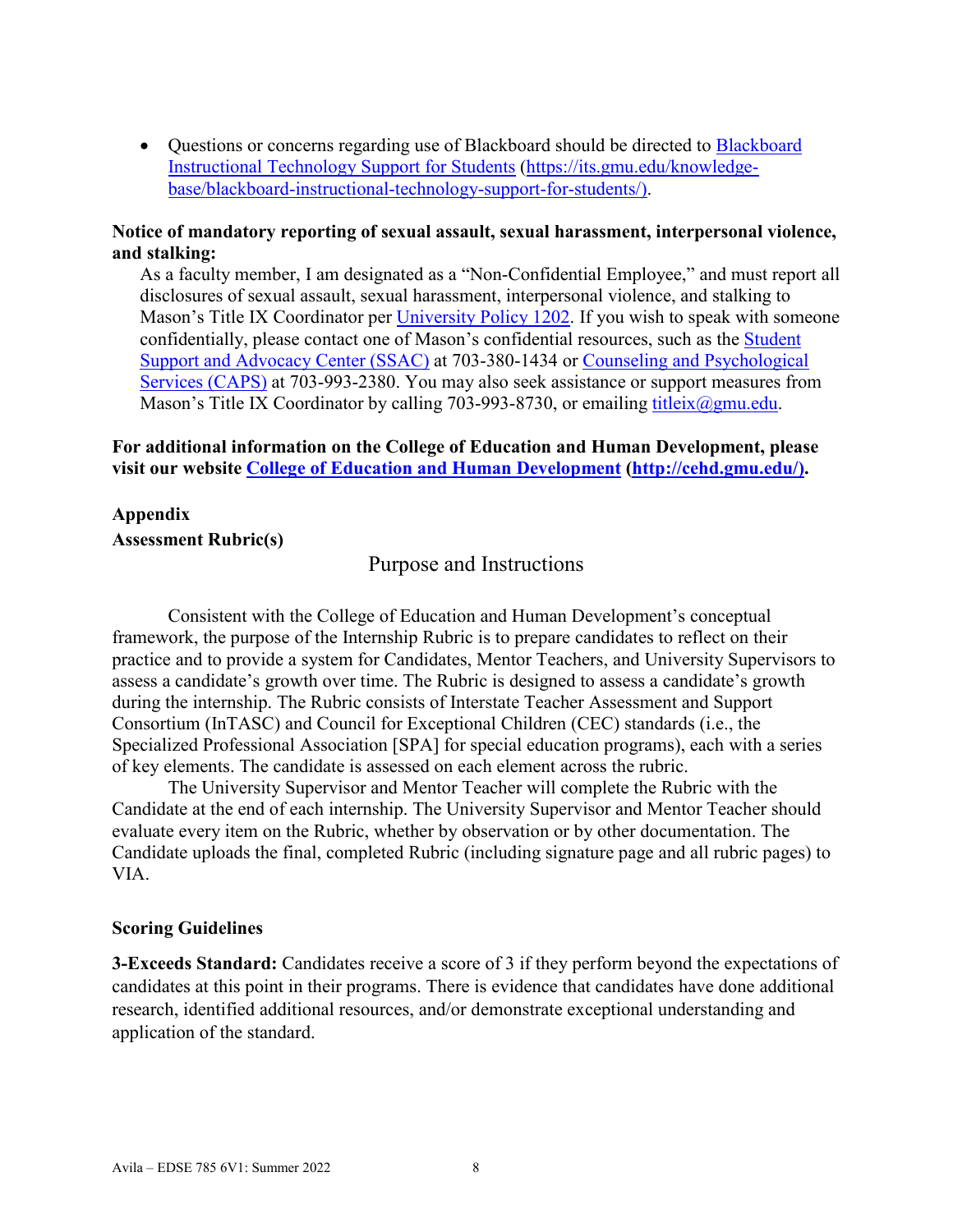**2-Meets Standard:** This is the **TARGET** score. This score reflects that candidates have met the standard at the level expected at this point in their program. Candidates who receive a 3 have successfully met the standard.

**1-Does not meet standard:** Candidates who do not submit work and/or who submit work that is clearly below the expectations for a candidate at this point in their program. A 1 is used to score any item in which the candidate does not meet the Target.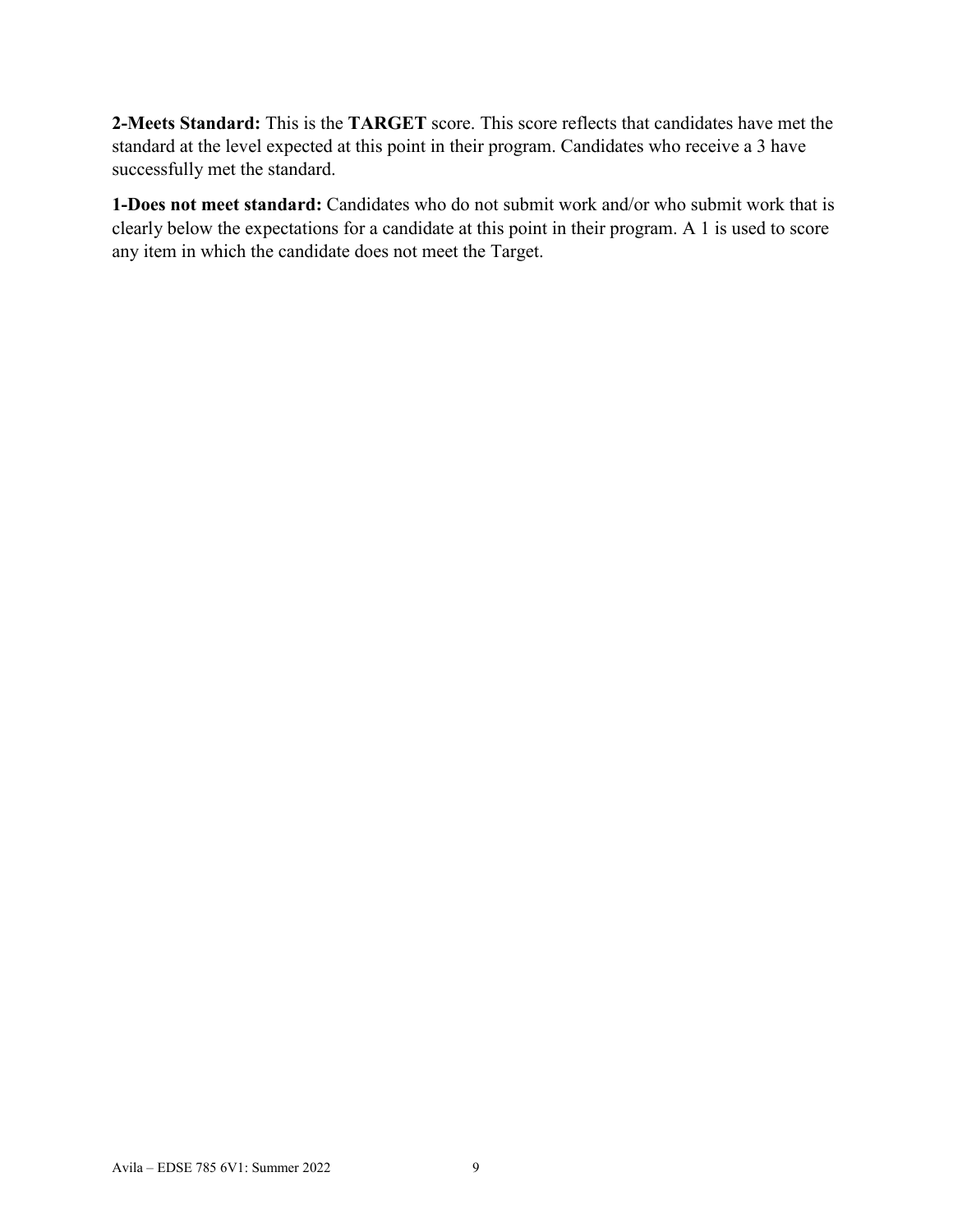| <b>Key Elements</b>                                                                                                                                                                                                                                                                                                                                  | <b>Does Not Meet</b><br><b>Expectations</b><br>1                                                                                                                                                                                                                                                                                  | <b>Meets Expectations</b>                                                                                                                                                                                                                                                                                                                                                                                                                       | <b>Exceeds Expectations</b><br>3                                                                                                                                                                                                                                                                                                                                                                                          |
|------------------------------------------------------------------------------------------------------------------------------------------------------------------------------------------------------------------------------------------------------------------------------------------------------------------------------------------------------|-----------------------------------------------------------------------------------------------------------------------------------------------------------------------------------------------------------------------------------------------------------------------------------------------------------------------------------|-------------------------------------------------------------------------------------------------------------------------------------------------------------------------------------------------------------------------------------------------------------------------------------------------------------------------------------------------------------------------------------------------------------------------------------------------|---------------------------------------------------------------------------------------------------------------------------------------------------------------------------------------------------------------------------------------------------------------------------------------------------------------------------------------------------------------------------------------------------------------------------|
|                                                                                                                                                                                                                                                                                                                                                      |                                                                                                                                                                                                                                                                                                                                   | <b>InTASC Standard 1: Learner Development</b>                                                                                                                                                                                                                                                                                                                                                                                                   |                                                                                                                                                                                                                                                                                                                                                                                                                           |
| IT 1. The candidate<br>understands how learners<br>grow and develop,<br>recognizing that patterns<br>of learning and<br>development vary<br>individually within and<br>across the cognitive,<br>linguistic, social,<br>emotional, and physical<br>areas, and designs and<br>implements<br>developmentally<br>appropriate and<br>challenging learning | The evidence indicates that<br>the Candidate demonstrated<br>a partial understanding of<br>learners' developmental<br>levels, planning instruction<br>that aligned to the<br>developmental levels of<br>some (but not all) of the<br>learners; instruction was<br>inappropriate and/or<br>inaccessible for groups of<br>learners. | The evidence indicates that the<br>Candidate demonstrated an<br>accurate understanding of learners'<br>developmental levels by planning<br>varied instruction appropriate to<br>support learning goals, actively<br>engaging learners in learning that<br>aligned with overall subsets of<br>learner's developmental levels<br>making learning accessible and<br>challenging for the classroom.                                                 | The evidence indicates that the Candidate<br>demonstrated an accurate understanding of<br>learners' developmental levels and was able<br>to plan and articulate specific, varied<br>strategies for engaging learners in the<br>learning and providing varied options for<br>learners to demonstrate mastery aligned to<br>the developmental learning level of each<br>learner and groups of learners in the<br>classroom. |
| experiences.                                                                                                                                                                                                                                                                                                                                         |                                                                                                                                                                                                                                                                                                                                   |                                                                                                                                                                                                                                                                                                                                                                                                                                                 |                                                                                                                                                                                                                                                                                                                                                                                                                           |
| IT 2. The candidate uses                                                                                                                                                                                                                                                                                                                             | The evidence indicates that                                                                                                                                                                                                                                                                                                       | <b>InTASC Standard 2: Learner Differences</b><br>The evidence indicates that the                                                                                                                                                                                                                                                                                                                                                                | The evidence indicates that the Candidate                                                                                                                                                                                                                                                                                                                                                                                 |
| understanding of<br>individual differences,<br>diverse cultures, and<br>communities to ensure<br>inclusive learning<br>environments that enable<br>each learner to meet high<br>standards.<br>IT 3. The candidate works                                                                                                                              | the Candidate demonstrated<br>only partial familiarity with<br>the learners' backgrounds<br>(analysis of learners'<br>readiness for learning and<br>prior experiences) and/or<br>was unable to use this<br>information to inform<br>instruction to meet the needs<br>of the learner.<br>The evidence indicates that               | Candidate demonstrated familiarity<br>with groups' and individual<br>learners' backgrounds (analysis of<br>learners' readiness for learning and<br>prior experiences) and was able to<br>use this information to inform<br>instruction to create a positive<br>culture of respect and rapport in the<br>classroom that meets the needs of<br>all learners.<br><b>InTASC Standard 3: Learning Environment</b><br>The evidence indicates that the | demonstrated a deep understanding of each<br>learner's background and was able to use<br>this information to inform instruction that<br>meets the needs of all learners and<br>articulates the connection between specific<br>strategies, content and delivery to meet the<br>needs of individual learners and groups of<br>learners in the classroom.<br>The evidence indicates that the Candidate                       |
| with others to create face-                                                                                                                                                                                                                                                                                                                          | the Candidate transitions                                                                                                                                                                                                                                                                                                         | Candidate transitions efficiently                                                                                                                                                                                                                                                                                                                                                                                                               | demonstrates respect for and interest in                                                                                                                                                                                                                                                                                                                                                                                  |
| to-face and virtual<br>environments that support<br>individual and<br>collaborative learning,<br>encourage positive social<br>interaction, active                                                                                                                                                                                                    | inefficiently between<br>learning activities with some<br>loss of instructional time,<br>monitoring and responding<br>to learner behavior (both<br>positive and negative) in a                                                                                                                                                    | and smoothly between learning<br>activities with minimal loss of<br>instructional time, using varied<br>learning situations that includes<br>monitoring and responding to<br>learner behavior (both positive and                                                                                                                                                                                                                                | individual learner's experiences, thoughts<br>and opinions and uses transitions that are<br>seamless, effectively maximizing<br>instructional time, and combining<br>independent, collaborative, and the<br>individual needs of all learners, including in                                                                                                                                                                |
| engagement in learning,<br>and self- motivation.                                                                                                                                                                                                                                                                                                     | way that is inconsistent,<br>inappropriate and/or<br>ineffective for meeting<br>classroom and individual<br>learner needs, including in<br>virtual environments.                                                                                                                                                                  | negative) in a way that is<br>consistent, appropriate and<br>effective for meeting classroom<br>and individual learner needs,<br>including in virtual environments.                                                                                                                                                                                                                                                                             | virtual environments.                                                                                                                                                                                                                                                                                                                                                                                                     |
|                                                                                                                                                                                                                                                                                                                                                      |                                                                                                                                                                                                                                                                                                                                   | <b>CEC Standard 2: Learning Environments</b>                                                                                                                                                                                                                                                                                                                                                                                                    |                                                                                                                                                                                                                                                                                                                                                                                                                           |
| CEC 2a. Creates an<br>orderly and supportive<br>environment by designing<br>and managing routines;<br>effectively manages<br>teaching and learning.                                                                                                                                                                                                  | Candidate inconsistently<br>designs and manages<br>classroom routines, creating<br>an environment which is not<br>consistently orderly and<br>supportive. Candidate<br>inconsistently manages<br>teaching and learning.                                                                                                           | Candidate creates an orderly and<br>supportive environment by<br>designing and managing classroom<br>routines and has implemented<br>some supports for effective<br>management of teaching and<br>learning.                                                                                                                                                                                                                                     | Candidate reflects on the needs of the<br>learners with visual impairment in order to<br>create an orderly and supportive<br>environment. Candidate manages classroom<br>routines and is responsive to the changing<br>needs of the students with visual<br>impairment. Candidate effectively manages<br>teaching and learning.                                                                                           |

 $\overline{\mathcal{L}}$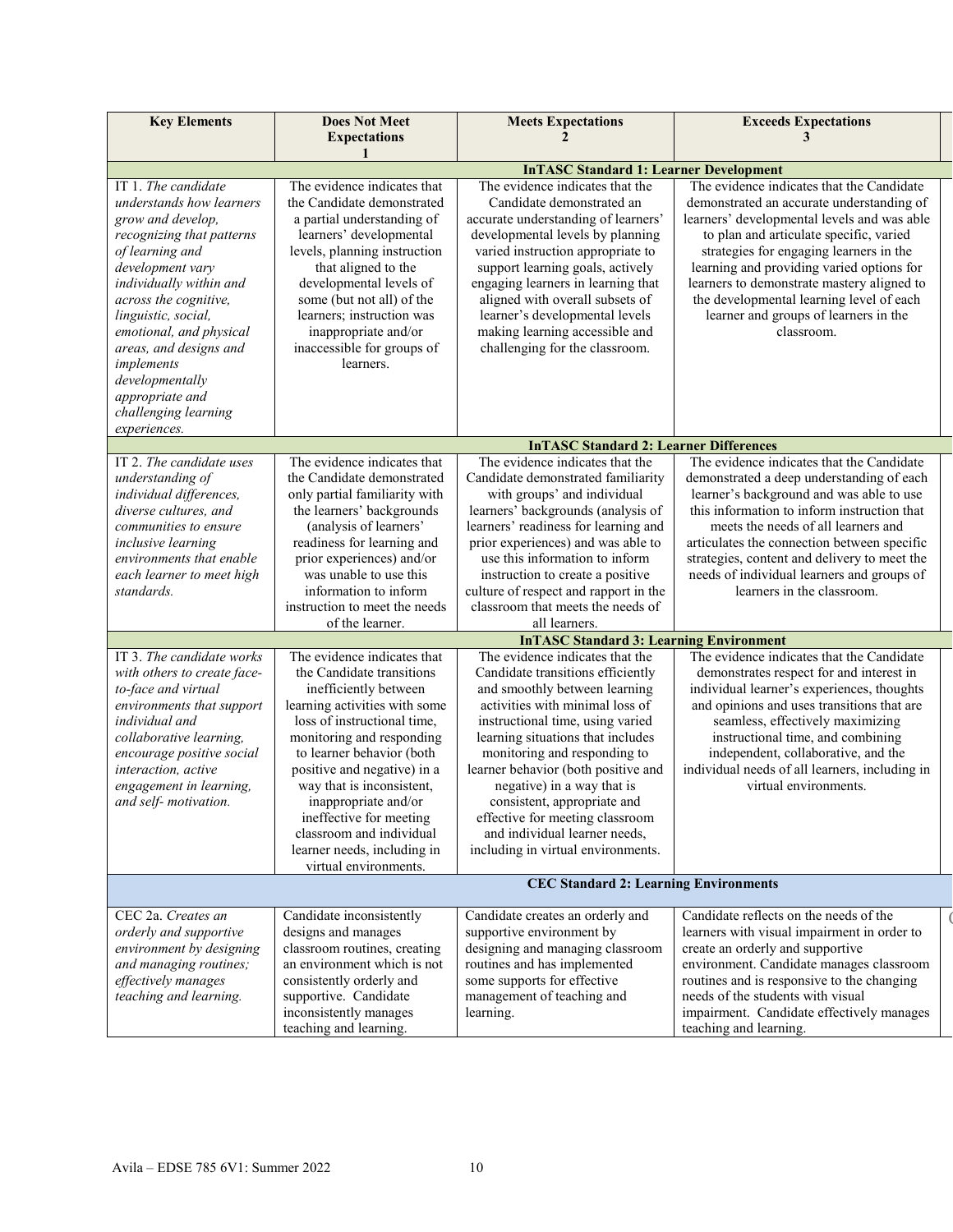| <b>Key Elements</b>                                                                                                                                                                    | <b>Does Not Meet</b><br><b>Expectations</b>                                                                                                                                                      | <b>Meets Expectations</b>                                                                                                                                                           | <b>Exceeds Expectations</b><br>3                                                                                                                                                                                                                                                                                                                                                  |  |
|----------------------------------------------------------------------------------------------------------------------------------------------------------------------------------------|--------------------------------------------------------------------------------------------------------------------------------------------------------------------------------------------------|-------------------------------------------------------------------------------------------------------------------------------------------------------------------------------------|-----------------------------------------------------------------------------------------------------------------------------------------------------------------------------------------------------------------------------------------------------------------------------------------------------------------------------------------------------------------------------------|--|
| CEC 2b. Motivates<br>students with visual<br>impairment through<br>interesting and<br>challenging activities.                                                                          | Candidate inconsistently<br>motivates students with<br>visual impairment through<br>activities.                                                                                                  | Candidate motivates students with<br>visual impairment through<br>interesting and challenging<br>activities.                                                                        | Candidate takes student interests and<br>abilities into consideration and designs a<br>variety of learning activities which motivate<br>and challenge students with visual<br>impairment. Candidate offers choices to<br>students with visual impairment when<br>possible to increase motivation.                                                                                 |  |
| CEC 2c. Create a safe,<br>equitable, positive, and<br>supportive learning<br>environment in which<br>diversities are valued.                                                           | Candidate creates a safe,<br>equitable, positive, and<br>supportive learning<br>environment in which<br>diversities are valued but<br>does not demonstrate that<br>diversities are valued.       | Candidate creates a safe, equitable,<br>positive, and supportive learning<br>environment in which diversities<br>are valued.                                                        | Candidate solicits student input and<br>provides opportunities for choice making in<br>order create a safe, equitable, positive, and<br>supportive learning environment in which<br>diversities are valued. Candidate reflects<br>upon students' linguistic and cultural<br>background and considers the class<br>diversity while establishing the learning<br>environment.       |  |
| CEC 2d. Design learning<br>environments that<br>encourage active<br>participation in individual<br>and group activities.                                                               | Candidate inconsistently<br>designs learning<br>environments that encourage<br>participation in individual<br>and group activities.                                                              | Candidate designs learning<br>environments that encourage active<br>participation in individual and<br>group activities.                                                            | Candidate integrates social skills instruction<br>and strategies for enhancing motivation for<br>each individual student and the group as a<br>whole as they design learning environments<br>that encourage active participation in<br>individual and group activities.                                                                                                           |  |
| CEC 2e. Modifies the<br>learning environment to<br>manage behaviors, time,<br>space, and materials to<br>keep students with visual<br>impairment productively<br>involved in learning. | Candidate fails to modify the<br>learning environment to<br>manage behaviors, time,<br>space, and materials to keep<br>students with visual<br>impairments productively<br>involved in learning. | Candidate modifies the learning<br>environment to manage behaviors,<br>time, space, and materials to keep<br>students with visual impairments<br>productively involved in learning. | Candidate modifies the learning<br>environment to manage behaviors, time,<br>space, and materials to keep students with<br>visual impairments productively involved in<br>learning. Candidate establishes clear<br>classroom procedures, discourages<br>disruptions, and promotes interaction with<br>students with visual impairments.                                           |  |
| CEC 2f. Demonstrates the<br>ability to manage two or<br>more classroom activities<br>simultaneously, with<br>evidence of attention to<br>each.                                         | Candidate demonstrates the<br>ability to manage two or<br>more classroom activities<br>simultaneously but fails to<br>provide attention to each.                                                 | Candidate demonstrates the ability<br>to manage two or more classroom<br>activities simultaneously, with<br>evidence of attention to each.                                          | Candidate demonstrates the ability to<br>manage two or more classroom activities<br>simultaneously, with evidence of attention<br>to each. Candidate moves easily from one<br>activity to the other, making adaptations as<br>necessary to ensure student success.                                                                                                                |  |
| CEC 2g. Uses effective<br>and varied behavior<br>management strategies<br>and handles disruptive or<br>destructive behavior<br>firmly and fairly.                                      | Candidate is ineffective in<br>using behavior management<br>strategies to handle<br>disruptive or destructive<br>behavior.                                                                       | Candidate uses effective and varied<br>behavior management strategies<br>and handles disruptive or<br>destructive behavior firmly and<br>fairly.                                    | Candidate plans and implements<br>individualized behavior plans which include<br>effective and varied behavior management<br>strategies and handles disruptive or<br>destructive behavior firmly and fairly.                                                                                                                                                                      |  |
| CEC 2h. Communicates<br>high expectations while<br>respecting individual<br>differences and cultural<br>diversity.                                                                     | Candidate fails to<br>communicate high<br>expectations for all students<br>with visual impairment.                                                                                               | Candidate promotes appropriate<br>student behavior through clear<br>communication of high<br>expectations for all students with<br>visual impairment.                               | Candidate communicates high expectations;<br>develops an awareness of student behavior<br>within the context of student background<br>and cultural diversity.                                                                                                                                                                                                                     |  |
| CEC 2i. Uses the least<br>intensive behavior<br>management strategy<br>consistent with the needs<br>of the individual with<br>visual impairment.                                       | Candidate uses behavior<br>management strategies<br>which do not meet the needs<br>of the individual with visual<br>impairment.                                                                  | Candidate uses the least intensive<br>behavior management strategy<br>consistent with the needs of the<br>individual with visual impairment.                                        | Candidate gathers background information<br>on the individual with visual impairment<br>and reflects upon this information in order<br>to determine the most appropriate least<br>intensive behavior management strategy.<br>Candidate implements this strategy, makes<br>modifications as needed, and reflects on the<br>efficacy of the strategy following the<br>intervention. |  |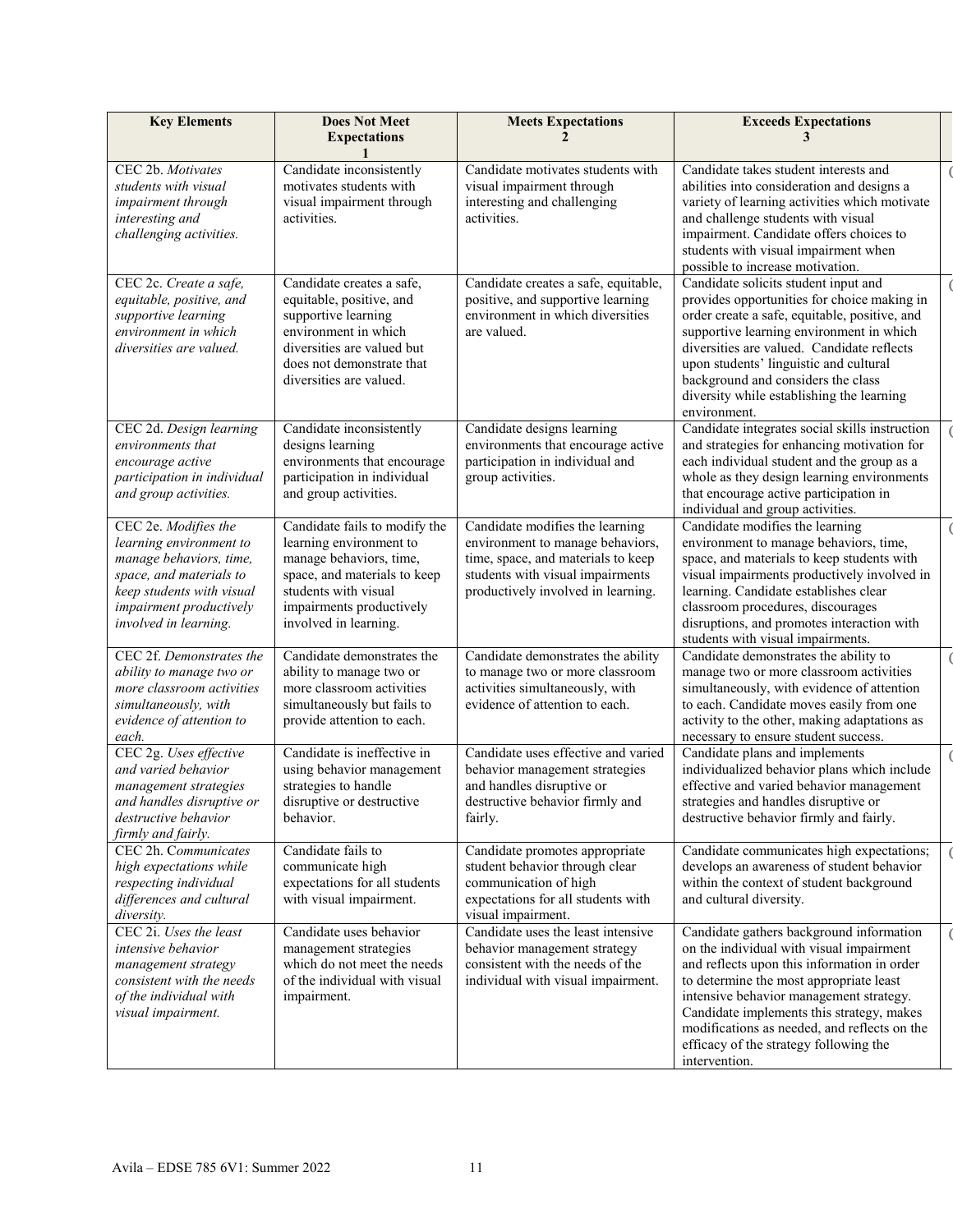| <b>Key Elements</b>                                                                                                                                                                                                                                                                                                                                                                                                                                                                                                                    | <b>Does Not Meet</b><br><b>Expectations</b>                                                                                                                                                                                                                                                                                                                                                                                                                                                                           | <b>Meets Expectations</b>                                                                                                                                                                                                                                                                                                                                                                                                                                                                                                                                                                                                                                    | <b>Exceeds Expectations</b><br>3                                                                                                                                                                                                                                                                                                                                                                                                                                                                                                                                                                                                                                                                                                                                                                                                                                                                                                                     |
|----------------------------------------------------------------------------------------------------------------------------------------------------------------------------------------------------------------------------------------------------------------------------------------------------------------------------------------------------------------------------------------------------------------------------------------------------------------------------------------------------------------------------------------|-----------------------------------------------------------------------------------------------------------------------------------------------------------------------------------------------------------------------------------------------------------------------------------------------------------------------------------------------------------------------------------------------------------------------------------------------------------------------------------------------------------------------|--------------------------------------------------------------------------------------------------------------------------------------------------------------------------------------------------------------------------------------------------------------------------------------------------------------------------------------------------------------------------------------------------------------------------------------------------------------------------------------------------------------------------------------------------------------------------------------------------------------------------------------------------------------|------------------------------------------------------------------------------------------------------------------------------------------------------------------------------------------------------------------------------------------------------------------------------------------------------------------------------------------------------------------------------------------------------------------------------------------------------------------------------------------------------------------------------------------------------------------------------------------------------------------------------------------------------------------------------------------------------------------------------------------------------------------------------------------------------------------------------------------------------------------------------------------------------------------------------------------------------|
| CEC 2j. Establishes and<br>maintains rapport with<br>individuals with and<br>without visual impairment.                                                                                                                                                                                                                                                                                                                                                                                                                                | Candidate inconsistently<br>demonstrates caring, friendly<br>interactions with students<br>with visual impairment and<br>fails to develop a rapport<br>with students with and<br>without visual impairment.                                                                                                                                                                                                                                                                                                           | Candidate establishes caring,<br>friendly interaction with students<br>with visual impairment by<br>modeling respect for differences.                                                                                                                                                                                                                                                                                                                                                                                                                                                                                                                        | Candidate evaluates and adjusts practice to<br>maintain caring, respectful, and equitable<br>student relationships.                                                                                                                                                                                                                                                                                                                                                                                                                                                                                                                                                                                                                                                                                                                                                                                                                                  |
|                                                                                                                                                                                                                                                                                                                                                                                                                                                                                                                                        |                                                                                                                                                                                                                                                                                                                                                                                                                                                                                                                       | <b>InTASC Standard 4: Content Knowledge</b>                                                                                                                                                                                                                                                                                                                                                                                                                                                                                                                                                                                                                  |                                                                                                                                                                                                                                                                                                                                                                                                                                                                                                                                                                                                                                                                                                                                                                                                                                                                                                                                                      |
| IT 4: The candidate<br>understands the central<br>concepts, tools of inquiry,<br>and structures of the<br>$discipher(s)$ he or she<br>teaches and creates<br>learning experiences that<br>make these aspects<br>accessible and meaningful<br>for learners to ensure                                                                                                                                                                                                                                                                    | The evidence indicates that<br>the Candidate demonstrated<br>knowledge of the content<br>using explanations that were<br>not always accurate and clear<br>and/or was not able to<br>provide an effective alternate<br>explanation for learner<br>misconceptions.                                                                                                                                                                                                                                                      | The evidence indicates that the<br>Candidate displayed knowledge of<br>the important content in the<br>discipline by using content-related<br>strategies that clearly identify how<br>concepts related to one another,<br>using developmentally appropriate<br>terminology/ language to build an<br>understanding of content for all<br>learners.                                                                                                                                                                                                                                                                                                            | The evidence indicates that the Candidate<br>displayed extensive knowledge of the<br>important concepts in the discipline by<br>using multiple representations, multiple<br>formats, and appropriate content - related<br>strategies and developmentally appropriate<br>terminology/language, including varied<br>levels of questioning, a wide variety of<br>experiences, and opportunities to build a<br>higher - level of understanding of content                                                                                                                                                                                                                                                                                                                                                                                                                                                                                                |
| content mastery.                                                                                                                                                                                                                                                                                                                                                                                                                                                                                                                       |                                                                                                                                                                                                                                                                                                                                                                                                                                                                                                                       |                                                                                                                                                                                                                                                                                                                                                                                                                                                                                                                                                                                                                                                              | for all learners.                                                                                                                                                                                                                                                                                                                                                                                                                                                                                                                                                                                                                                                                                                                                                                                                                                                                                                                                    |
|                                                                                                                                                                                                                                                                                                                                                                                                                                                                                                                                        |                                                                                                                                                                                                                                                                                                                                                                                                                                                                                                                       | <b>InTASC Standard 5: Application of Content</b>                                                                                                                                                                                                                                                                                                                                                                                                                                                                                                                                                                                                             |                                                                                                                                                                                                                                                                                                                                                                                                                                                                                                                                                                                                                                                                                                                                                                                                                                                                                                                                                      |
| IT 5: The candidate<br>understands how to<br>connect concepts and use<br>different perspectives and<br>digital resources to<br>engage learners in critical<br>thinking, creativity, and<br>collaborative problem<br>solving related to<br>authentic local and global<br>issues.<br>IT 6: The candidate<br>understands and uses<br>multiple methods of<br>assessment, including<br>digital tools, to engage<br>learners in their own<br>growth, to monitor learner<br>progress, and to guide<br>teacher and learner<br>decision making. | The evidence indicates that<br>the Candidate implemented<br>teacher-directed lessons with<br>limited use of problem<br>solving and/or did not<br>explore content through real-<br>world and cross-curricular<br>connections.<br>The evidence indicates that<br>the Candidate provided<br>limited opportunities for<br>learners to demonstrate<br>learning by using a variety of<br>assessments therefore did not<br>have opportunities of<br>feedback or analysis of<br>learner data to inform future<br>instruction. | The evidence indicates that the<br>Candidate used collaborative<br>problem solving as a way to<br>explore content that includes<br>learner-led learning activities<br>including cross-curricular learning<br>opportunities, with clear<br>connections between content and<br>other disciplines that encouraged<br>independent, creative and critical<br>thinking by the learners.<br><b>InTASC Standard 6: Assessment</b><br>The evidence indicates that the<br>Candidate provided effective<br>feedback to learners on multiple<br>instances of formative, summative,<br>informal, and/or formal<br>assessments and analyzed data to<br>inform instruction. | The evidence indicates that the Candidate<br>used collaborative problem solving as a way<br>to explore content with the majority of<br>instruction being learner-led learning<br>activities including real-world and cross-<br>curricular learning opportunities, with clear<br>connections between content and other<br>disciplines that encouraged independent,<br>creative and critical thinking by the learners<br>leading to a higher level of learner<br>understanding of content.<br>The evidence indicates that the Candidate<br>provided multiple opportunities for learners<br>to demonstrate learning by using formative,<br>summative, informal, and/or formal<br>assessments. Assessments were<br>differentiated to match a full rating of<br>learner needs and abilities, and the<br>Candidate consistently analyzed data to<br>inform instruction, with a clearly articulated<br>rationale for data-based instructional<br>decisions. |
|                                                                                                                                                                                                                                                                                                                                                                                                                                                                                                                                        |                                                                                                                                                                                                                                                                                                                                                                                                                                                                                                                       | <b>CEC Standard 4: Assessment</b>                                                                                                                                                                                                                                                                                                                                                                                                                                                                                                                                                                                                                            |                                                                                                                                                                                                                                                                                                                                                                                                                                                                                                                                                                                                                                                                                                                                                                                                                                                                                                                                                      |
| CEC 4a. Creates and<br>explains criteria for<br>assessing student work.                                                                                                                                                                                                                                                                                                                                                                                                                                                                | Candidate does not explain<br>criteria for assessing student<br>work. Criteria for<br>assessing/monitoring student<br>progress. Criteria for<br>assessment are non-existent<br>or inappropriate for the<br>lesson/task.                                                                                                                                                                                                                                                                                               | Candidate creates and explains<br>criteria for assessing student work.                                                                                                                                                                                                                                                                                                                                                                                                                                                                                                                                                                                       | Candidate chooses appropriate assessment<br>tools, communicates criteria to students<br>with visual impairment and collaborative<br>team, confirms their understanding, and<br>applies criteria consistently.                                                                                                                                                                                                                                                                                                                                                                                                                                                                                                                                                                                                                                                                                                                                        |
| CEC 4b. Plans for using<br>various methods to assess<br>students' learning.                                                                                                                                                                                                                                                                                                                                                                                                                                                            | Candidate fails to plan for<br>using various methods to<br>assess students' learning.                                                                                                                                                                                                                                                                                                                                                                                                                                 | Candidate plans for using various<br>methods to assess students'<br>learning.                                                                                                                                                                                                                                                                                                                                                                                                                                                                                                                                                                                | Candidate plans for using various evidence-<br>based methods to assess students' learning.                                                                                                                                                                                                                                                                                                                                                                                                                                                                                                                                                                                                                                                                                                                                                                                                                                                           |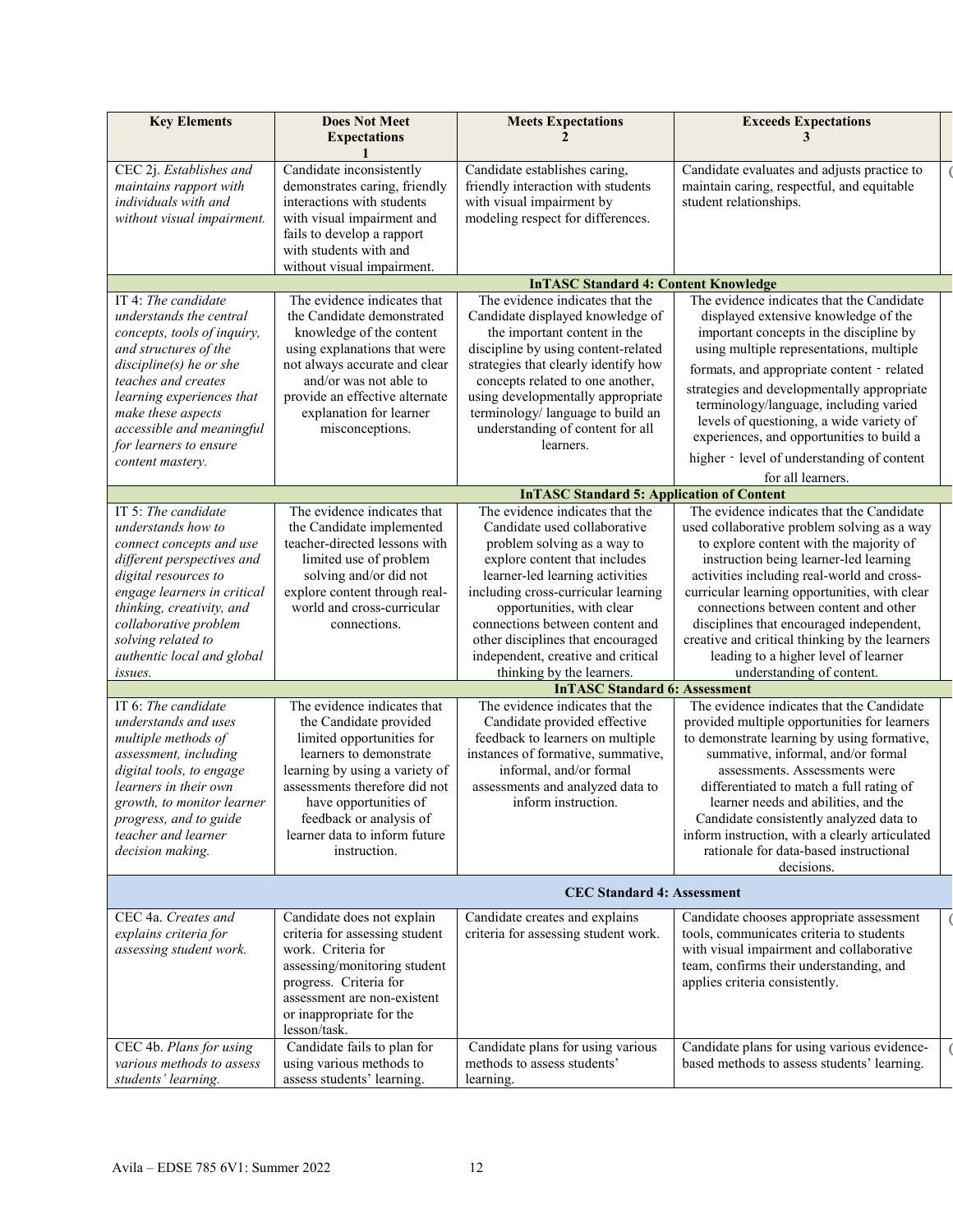| <b>Key Elements</b>                                                                                                                                                                                                                                                                           | <b>Does Not Meet</b><br><b>Expectations</b>                                                                                                                                                                | <b>Meets Expectations</b>                                                                                                                                                                                                                                                                                                                                       | <b>Exceeds Expectations</b><br>3                                                                                                                                                                                                                                                                                                                                                                                                                                   |
|-----------------------------------------------------------------------------------------------------------------------------------------------------------------------------------------------------------------------------------------------------------------------------------------------|------------------------------------------------------------------------------------------------------------------------------------------------------------------------------------------------------------|-----------------------------------------------------------------------------------------------------------------------------------------------------------------------------------------------------------------------------------------------------------------------------------------------------------------------------------------------------------------|--------------------------------------------------------------------------------------------------------------------------------------------------------------------------------------------------------------------------------------------------------------------------------------------------------------------------------------------------------------------------------------------------------------------------------------------------------------------|
| CEC 4c. Assesses for<br>understanding and<br>mastery through<br>observation of students'<br>performance and<br>evaluation of their work.                                                                                                                                                      | Candidate inconsistently<br>assesses for understanding<br>and mastery through<br>observation of students'<br>performance and evaluation<br>of their work.                                                  | Candidate assesses for<br>understanding and mastery through<br>observation of students'<br>performance and evaluation of<br>their work.                                                                                                                                                                                                                         | Candidate plans and implements ongoing<br>assessments to check for understanding and<br>mastery of concepts through observation of<br>students' performance and evaluation of<br>their work and clearly communicates their<br>assessment findings to the students with<br>visual impairment and other key<br>stakeholders.                                                                                                                                         |
| CEC 4d. Involves and<br>guides students with visual<br>impairment in assessing<br>and reflecting on their<br>own learning.                                                                                                                                                                    | Candidate inconsistently<br>involves and guides students<br>with visual impairment in<br>self-assessment of learning.                                                                                      | Candidate involves and guides<br>students with visual impairment in<br>assessing and reflecting on their<br>own learning.                                                                                                                                                                                                                                       | Candidate provides guidelines/tools for<br>students' self-reflection about work<br>progress, completion, and quality.                                                                                                                                                                                                                                                                                                                                              |
| CEC 4e. Keeps records of<br>students' progress and<br>problems and uses data<br>from multiple sources to<br>assess student learning.                                                                                                                                                          | Candidate fails to keep<br>records of students' progress<br>or does not use student<br>assessment data to make<br>instructional decisions.                                                                 | Candidate keeps records of<br>students' progress and problems<br>and uses data from multiple<br>sources to assess student learning.                                                                                                                                                                                                                             | Candidate maintains records of students'<br>progress and reflects on assessment<br>outcomes for individual and group learning<br>to determine appropriateness of methods,<br>design of assessment tools, clarity of<br>criteria, and/or need for additional data.                                                                                                                                                                                                  |
| CEC 4f. Develops or<br>modifies individualized<br>assessment strategies.                                                                                                                                                                                                                      | Candidate fails to develop of<br>modify individualized<br>assessment strategies.                                                                                                                           | Candidate develops or modifies<br>individualized assessment<br>strategies.                                                                                                                                                                                                                                                                                      | Candidate develops, modifies, and reflects<br>upon individualized assessment strategies in<br>order to gather a variety of data for<br>instructional decision-making.                                                                                                                                                                                                                                                                                              |
| CEC 4g. Analyzes,<br>evaluates and reflects on<br>student assessment data<br>and instruction and<br>monitors progress of<br>individuals with<br>exceptional learning needs<br>to improve instructional<br>practice (summative).                                                               | Candidate reviews<br>assessment data and<br>identifies links to current<br>instructional plans but fails<br>to analyze student<br>assessment data or use the<br>data to improve instructional<br>practice. | Candidate analyzes, evaluates and<br>reflects on student assessment data<br>and instruction and monitors<br>progress of individuals with<br>exceptional learning needs to<br>improve instructional practice<br>(summative).                                                                                                                                     | Candidate uses individual and group<br>progress data to reflect on teaching<br>effectiveness; identifies specific<br>adjustments needed to improve student<br>learning outcomes for all students with<br>visual impairment (summative).                                                                                                                                                                                                                            |
| CEC 4h. Uses assessment<br>data to profile student<br>learning and guide<br>instruction (formative).                                                                                                                                                                                          | Candidate does not use<br>student assessment data to<br>make instructional decisions<br>(formative).                                                                                                       | Candidate uses assessment data to<br>profile student learning and guide<br>instruction (formative).                                                                                                                                                                                                                                                             | Candidate evaluates assessment data to<br>develop individual and group profiles that<br>reflect progress of all students with visual<br>impairment and addresses levels of need<br>and learning accomplishments (formative).                                                                                                                                                                                                                                       |
|                                                                                                                                                                                                                                                                                               |                                                                                                                                                                                                            | <b>InTASC Standard 7: Planning for Instruction</b>                                                                                                                                                                                                                                                                                                              |                                                                                                                                                                                                                                                                                                                                                                                                                                                                    |
| IT 7: The candidate plans<br>instruction that supports<br>every learner in meeting<br>rigorous learning goals by<br>drawing upon knowledge<br>of digital age technology,<br>content areas, curriculum,<br>cross-disciplinary skills,<br>and pedagogy, as well as<br>knowledge of learners and | The evidence indicates that<br>the Candidate planned<br>activities that did not include<br>learner-appropriate and<br>measurable objectives<br>aligned with standards and/or<br>use of prior knowledge.    | The evidence indicates that the<br>Candidate planned challenging<br>activities using learner-appropriate<br>and measurable objectives that<br>used appropriate scaffolds and<br>differentiation that address learner<br>needs to build on prior knowledge<br>and used pedagogical content<br>knowledge/teaching strategies<br>aligned with standards, including | The evidence indicates that the Candidate<br>planned challenging activities using learner<br>appropriate and measurable objectives with<br>appropriate scaffolds and differentiation<br>that address individual learner strengths and<br>needs to build on prior knowledge and used<br>pedagogical content knowledge/teaching<br>strategies that aligned with multiple<br>standards, including College- and Career-<br>Ready Skills, clearly connects to the range |
| the community context.                                                                                                                                                                                                                                                                        |                                                                                                                                                                                                            | College- and Career-Ready Skills,<br>and connects to future learning.<br><b>InTASC Standard 8: Instructional Strategies</b>                                                                                                                                                                                                                                     | of previous and future learning.                                                                                                                                                                                                                                                                                                                                                                                                                                   |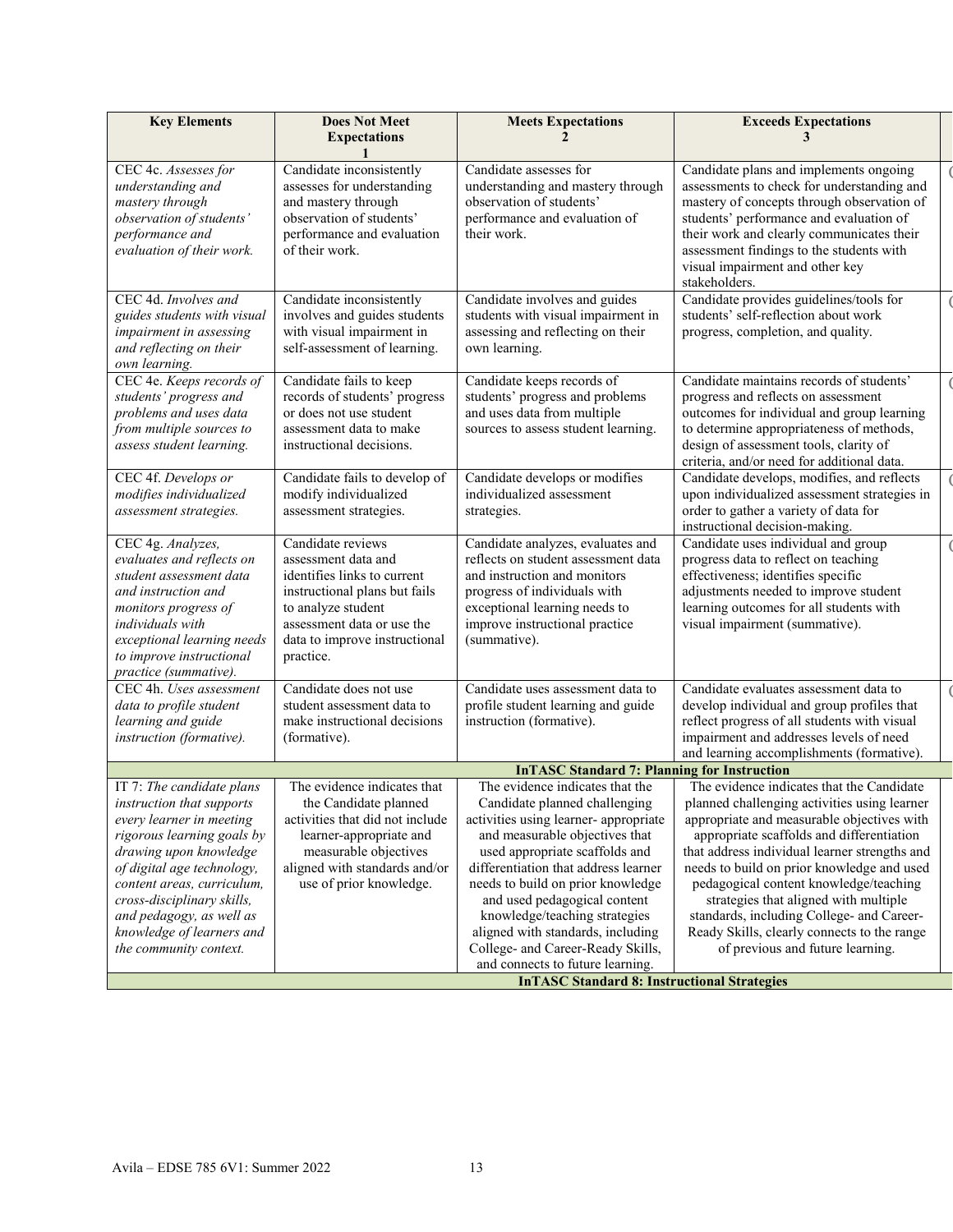| <b>Key Elements</b>                                                                                                                                                                                                                                              | <b>Does Not Meet</b><br><b>Expectations</b>                                                                                                                                                                                                              | <b>Meets Expectations</b>                                                                                                                                                                                                                                     | <b>Exceeds Expectations</b><br>3                                                                                                                                                                                                                                                        |
|------------------------------------------------------------------------------------------------------------------------------------------------------------------------------------------------------------------------------------------------------------------|----------------------------------------------------------------------------------------------------------------------------------------------------------------------------------------------------------------------------------------------------------|---------------------------------------------------------------------------------------------------------------------------------------------------------------------------------------------------------------------------------------------------------------|-----------------------------------------------------------------------------------------------------------------------------------------------------------------------------------------------------------------------------------------------------------------------------------------|
| IT 8: The candidate<br>understands and uses a<br>variety of instructional<br>strategies to encourage<br>learners to develop deep<br>understanding of content<br>areas and their<br>connections, and to build<br>skills to apply knowledge<br>in meaningful ways. | The evidence indicates that<br>the Candidate used limited<br>instructional strategies that<br>did not allow for<br>differentiated learning<br>situations and/or did not use<br>at least one available<br>technology to engage and<br>challenge learners. | The evidence indicates that the<br>Candidate used a variety of<br>instructional strategies, including<br>appropriate, available technologies,<br>to engage and challenge learners in<br>differentiated learning situations.                                   | The evidence indicates that the Candidate<br>used a variety of instructional strategies,<br>including appropriate, available<br>technologies, to engage and challenge<br>learners in differentiate learning situations<br>allowing all learners to take ownership of<br>their learning. |
|                                                                                                                                                                                                                                                                  |                                                                                                                                                                                                                                                          | <b>CEC Standard 5: Instructional Planning and Strategies</b>                                                                                                                                                                                                  |                                                                                                                                                                                                                                                                                         |
| CEC 5a. Selects, adapts,<br>and implements a variety<br>of evidence-based<br>practices validated for<br>specific characteristics of<br>learners with visual<br>impairment and settings.                                                                          | Candidate selects and<br>implements a variety of<br>evidence-based practices but<br>fails to make adaptations that<br>promote student<br>understanding for all<br>students with visual<br>impairment.                                                    | Candidate selects, adapts, and<br>implements a variety of evidence-<br>based practices validated for<br>specific characteristics of learners<br>with visual impairment and<br>settings.                                                                       | Candidate uses multiple evidence-based<br>strategies, resources, and technologies in<br>units of instruction that promote student<br>understanding for all students with visual<br>impairment.                                                                                          |
| CEC 5b. Selects a variety<br>of learning experiences,<br>media and materials to<br>accommodate different<br>styles and levels of<br>learning.                                                                                                                    | Candidate selects only one<br>type of learning<br>experiences/adaptations,<br>media and materials<br>including technology.                                                                                                                               | Candidate selects a variety of<br>learning experiences/adaptations,<br>media and materials (including<br>technology) to accommodate<br>different styles and levels of<br>learning.                                                                            | Candidate selects, adapts, and implements a<br>variety of learning experiences/adaptations,<br>media and materials (including technology)<br>to accommodate different styles and levels<br>of learning.                                                                                 |
| CEC 5c. Adapts pacing,<br>methods, and materials<br>utilizing feedback from<br>students with visual<br>impairment.                                                                                                                                               | Candidate inconsistently<br>adapts pacing, methods and<br>materials.                                                                                                                                                                                     | Candidate adapts pacing, methods,<br>and materials utilizing feedback<br>from learners with visual<br>impairment and/or based on<br>performance data of learners with<br>visual impairment.                                                                   | Candidate reflects on the efficacy of pacing,<br>methods and materials and makes<br>adaptations as needed.                                                                                                                                                                              |
| CEC 5d. Provides<br>opportunities for learners<br>with visual impairment to<br>work independently and in<br>cooperative groups.                                                                                                                                  | Candidate inconsistently<br>provides opportunities for<br>learners with visual<br>impairment to work<br>independently and in<br>cooperative groups.                                                                                                      | Candidate provides opportunities<br>for learners with visual impairment<br>to work independently and in<br>cooperative groups.                                                                                                                                | Candidate provides structured opportunities<br>and provides formative feedback to learners<br>with visual impairment to allow them to<br>work independently and in cooperative<br>group.                                                                                                |
| CEC 5e. Encourages<br>critical thinking and<br>problem solving through<br>prompts, questioning, and<br>application.                                                                                                                                              | Candidate inconsistently<br>provides prompts, questions<br>and application<br>opportunities.                                                                                                                                                             | Candidate encourages critical<br>thinking and problem solving<br>through prompts, questioning, and<br>application. Strategies for learners<br>with additional disabilities include<br>self-awareness skills, self-<br>management, and self-control<br>skills. | Candidate encourages critical thinking and<br>problem solving on a consistent basis<br>through prompts, questioning, and<br>application.<br>Strategies for learners with additional<br>disabilities include self-awareness skills,<br>self-management, and self-control skills.         |
| CEC 5f. Demonstrates<br>competence in using<br>technology to achieve<br>instructional objectives.                                                                                                                                                                | Candidate fails to<br>demonstrate competence in<br>using technology to achieve<br>instructional objectives.                                                                                                                                              | Candidate demonstrates<br>competence in using technology to<br>achieve instructional objectives.                                                                                                                                                              | Candidate demonstrates high levels of skill<br>in using technology to achieve instructional<br>objectives.                                                                                                                                                                              |
| CEC 5g. Develops and<br>selects instructional<br>content, resources, and<br>strategies that respond to<br>cultural, linguistic, and<br>gender differences.                                                                                                       | Candidate does not develop<br>or select instructional<br>content, resources, and<br>strategies that respond to<br>cultural, linguistic, and<br>gender differences.                                                                                       | Candidate uses instructional<br>content, resources, and strategies<br>that respond to cultural, linguistic,<br>and gender differences.                                                                                                                        | Candidate uses instructional content,<br>resources, and strategies that respond to<br>cultural, linguistic, and gender differences<br>on a consistent basis                                                                                                                             |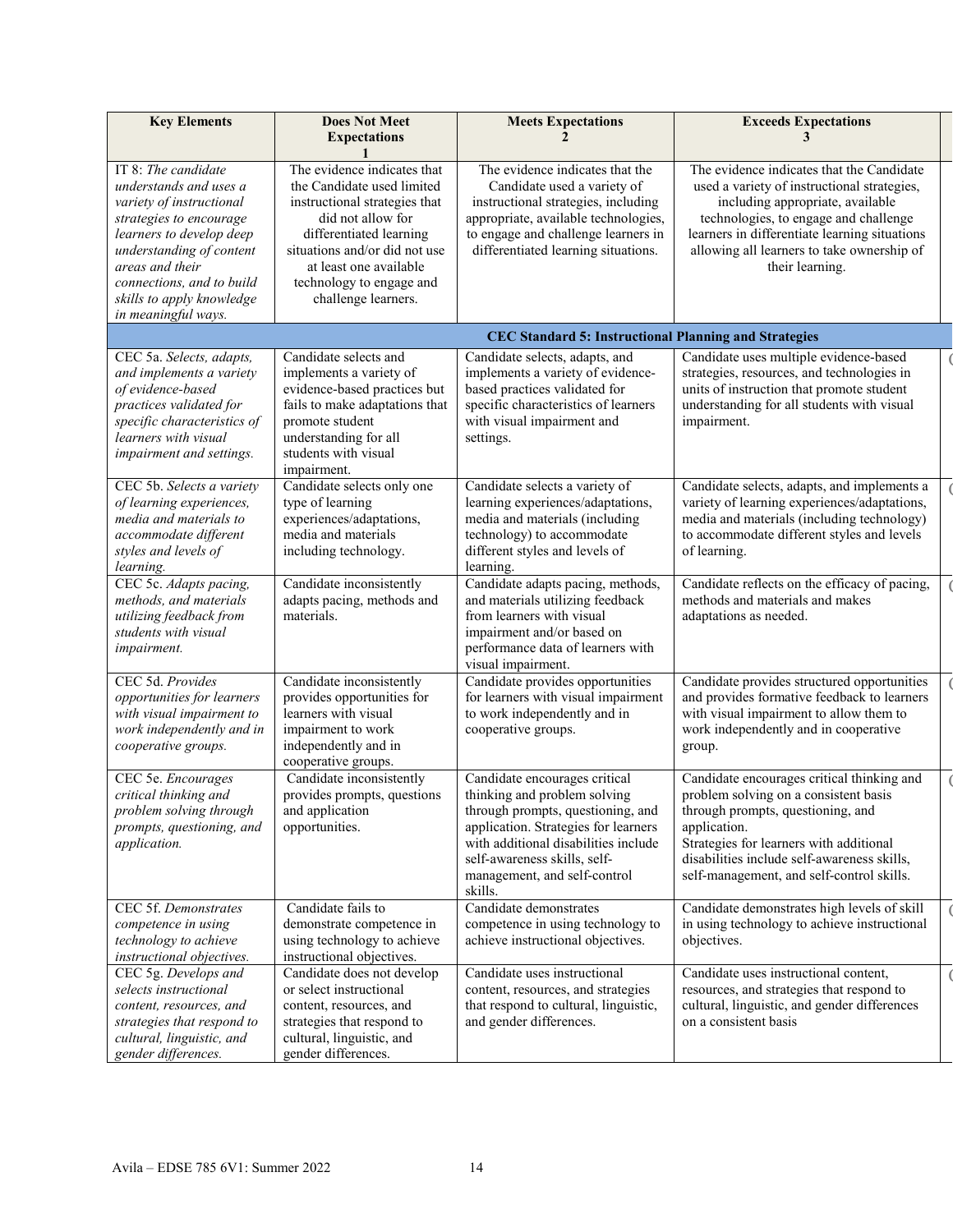| <b>Key Elements</b>                                                                                                                                                                                                                              | <b>Does Not Meet</b><br><b>Expectations</b>                                                                                                                                                                                               | <b>Meets Expectations</b>                                                                                                                                                                                                                 | <b>Exceeds Expectations</b>                                                                                                                                                                                                                                                                                                                                                                    |  |
|--------------------------------------------------------------------------------------------------------------------------------------------------------------------------------------------------------------------------------------------------|-------------------------------------------------------------------------------------------------------------------------------------------------------------------------------------------------------------------------------------------|-------------------------------------------------------------------------------------------------------------------------------------------------------------------------------------------------------------------------------------------|------------------------------------------------------------------------------------------------------------------------------------------------------------------------------------------------------------------------------------------------------------------------------------------------------------------------------------------------------------------------------------------------|--|
| CEC 5h. Uses strategies<br>to facilitate maintenance<br>and generalization of<br>skills across learning<br>environments                                                                                                                          | Candidate does not use<br>strategies to facilitate<br>maintenance and<br>generalization of skills<br>across learning environments                                                                                                         | Candidate uses strategies to<br>facilitate maintenance and<br>generalization of skills across<br>learning environments                                                                                                                    | Candidate uses multiple strategies to<br>facilitate maintenance and generalization of<br>skills across learning environments                                                                                                                                                                                                                                                                   |  |
| CEC 5i. Select and adapt<br>materials in Braille.<br>accessible print, and other<br>formats.                                                                                                                                                     | Candidate does not select<br>and adapt materials in<br>braille, accessible print, and<br>other formats.                                                                                                                                   | Candidate select and adapt<br>materials in braille, accessible<br>print, and other formats.                                                                                                                                               | Candidate selects and adapts high quality<br>materials in braille, accessible print, and<br>other formats.                                                                                                                                                                                                                                                                                     |  |
| CEC 5j. Demonstrates use<br>of adaptive technologies<br>for tactile learners with<br>visual impairment                                                                                                                                           | Candidate fails to<br>demonstrate competence in<br>teaching use of braillewriter,<br>slate and stylus, and<br>computer technology to<br>produce Braille materials.                                                                        | Candidate demonstrates<br>competence in teaching use of<br>braillewriter, slate and stylus, and<br>computer technology to produce<br>Braille materials.                                                                                   | Candidate demonstrates high-levels of<br>competence in teaching use of braillewriter,<br>slate and stylus, and computer technology<br>to produce Braille materials.                                                                                                                                                                                                                            |  |
| CEC 5k. Teaches the use<br>of the abacus, talking<br>calculator, tactile<br>graphics, and adapted<br>science equipment                                                                                                                           | Candidate fails to<br>demonstrate competence in<br>teaching the use of abacus,<br>talking calculator, tactile<br>graphics, and adapted<br>science equipment.                                                                              | Candidate demonstrates<br>competence in teaching the use of<br>abacus, talking calculator, tactile<br>graphics, and adapted science<br>equipment.                                                                                         | Candidate demonstrates high-level<br>competence in teaching the use of abacus,<br>talking calculator, tactile graphics, and<br>adapted science equipment.                                                                                                                                                                                                                                      |  |
| CEC 51. Teaches literacy<br>skills to individuals who<br>have vision loss as well as<br>other disabilities                                                                                                                                       | Candidate fails to<br>demonstrate competence in<br>teaching literacy to students<br>with visual impairment.                                                                                                                               | Candidate demonstrates<br>competence in teaching literacy<br>skills to learners with vision loss,<br>including those with multiple<br>disabilities.                                                                                       | Candidate takes a proactive role in<br>facilitating literacy instruction, drawing on<br>evidence based-practices and collaborating<br>with other team members to meet the needs<br>of students with visual impairments and<br>those who have other disabilities.                                                                                                                               |  |
| CEC 5m. Uses strategies<br>to support and enhance<br>communication skills of<br>individuals with visual<br>impairment.                                                                                                                           | Candidate uses limited<br>strategies to support and<br>enhance communication<br>skills of individuals with<br>visual impairment.                                                                                                          | Candidate uses strategies to<br>support and enhance<br>communication skills of<br>individuals with visual impairment.                                                                                                                     | Candidate uses evidence based strategies,<br>appropriate technology, including assistive<br>technology, when appropriate, and<br>modeling to support and enhance<br>communication skills of individuals with<br>visual impairment.                                                                                                                                                             |  |
| CEC 5n. Uses<br>communication strategies<br>and resources to facilitate<br>understanding of subject<br>matter for individuals with<br>exceptional learning needs<br>whose primary language<br>is not the dominant<br>language.                   | Candidate uses limited<br>strategies to individualize the<br>curriculum to facilitate<br>understanding of subject<br>matter for individuals with<br>exceptional learning needs<br>whose primary language is<br>not the dominant language. | Candidate uses communication<br>strategies and resources to facilitate<br>understanding of subject matter for<br>individuals with exceptional<br>learning needs whose primary<br>language is not the dominant<br>language.                | Candidate uses evidence based<br>communication strategies, appropriate<br>technology, collaboration with ELL<br>teachers, and resources to facilitate<br>understanding of subject matter for<br>individuals with exceptional learning needs<br>whose primary language is not the dominant<br>language.                                                                                         |  |
| CEC 50. Uses assessment<br>data from informal<br>reading inventories to<br>develop instructional<br>plans for learners with<br>visual impairment.                                                                                                | Candidate develops<br>instructional plans for<br>learners with visual<br>impairment without taking<br>assessment data from<br>informal reading inventories<br>into account.                                                               | Candidate uses assessment data<br>from informal reading inventories<br>to develop instructional plans for<br>learners with visual impairment.                                                                                             | Candidate uses assessment data from<br>informal reading inventories and current<br>evidence based practices to develop<br>instructional plans for learners with visual<br>impairment.                                                                                                                                                                                                          |  |
| CEC 5p. Uses a variety of<br>research-based<br>educational practices and<br>curriculum guidelines to<br>develop units and lesson<br>plans that meet the<br>developmental and<br>academic needs of diverse<br>learners with visual<br>impairment. | Candidate employs<br>educational practices that are<br>not research-based and<br>develops units and lesson<br>plans that fail to meet the<br>needs of the diverse learners<br>with visual impairment.                                     | Candidate uses a variety of<br>research-based educational<br>practices and curriculum guidelines<br>to develop units and lesson plans<br>that meet the developmental and<br>academic needs of diverse learners<br>with visual impairment. | Candidate uses a wide variety of materials<br>and resources to access and build upon<br>students' prior knowledge, interests,<br>instructional and linguistic needs to extend<br>student understanding. Candidate reflects<br>on educational practices and makes changes<br>to those practices based upon research base<br>as well as knowledge of students' diverse<br>needs and experiences. |  |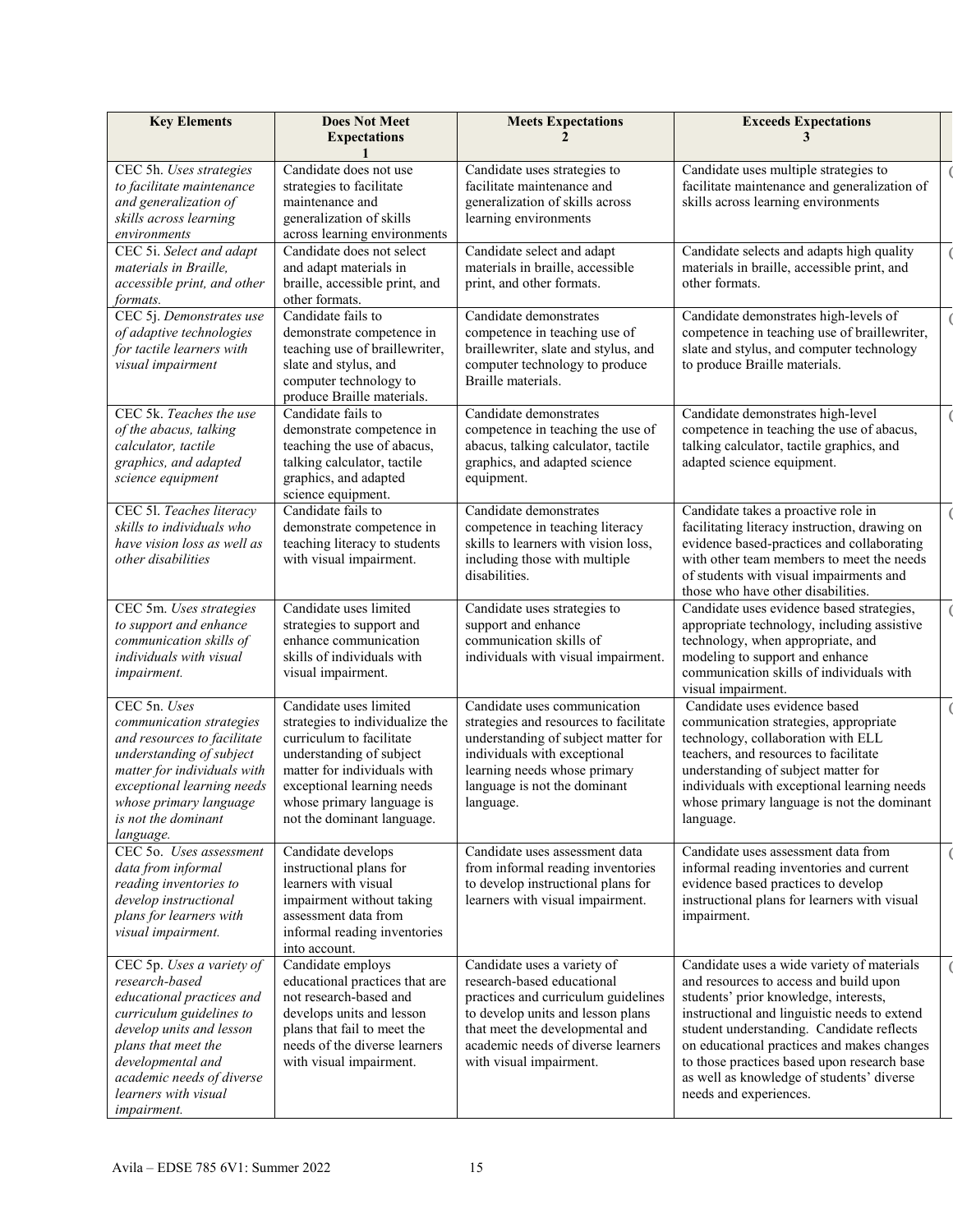| <b>Does Not Meet</b><br><b>Key Elements</b><br><b>Meets Expectations</b><br><b>Exceeds Expectations</b><br><b>Expectations</b><br>CEC 5q. Sequence,<br>Candidate plans a sequence<br>Candidate plans a sequence of<br>Candidate plans a sequence of activities<br>of activities which is not<br>implement, and evaluate<br>activities, which are focused on<br>which is focused on individualized learning<br>individualized learning<br>focused on individualized<br>individualized learning<br>objective(s) and builds off of students' prior<br>knowledge, life experiences and interests.<br>learning objective(s).<br>$objective(s)$ .<br>objectives<br>Candidate facilitates learning<br>CEC 5r. Facilitates<br>Candidate analyzes the effectiveness of<br>Candidate is overly directive<br>experiences that incorporate self-<br>in class, misses most<br>student interactions during learning<br>learning experiences that<br>opportunities for students<br>direction, interaction, choice, and<br>experiences and incorporates self-directed<br>incorporate self-direction,<br>consideration of multiple<br>interaction, choice, and<br>with visual impairment to<br>activities appropriate for the cognitive and<br>consideration of multiple<br>learn self-direction, make<br>perspectives.<br>social development and skill set of students<br>choices, and share their<br>with visual impairment.<br>perspectives<br>perspectives.<br>Candidate uses class time to<br>CEC 5s. Gathers, creates,<br>Candidate gathers, creates, and<br>Candidate gathers a variety of materials and<br>gather and organize materials<br>organizes materials and equipment<br>equipment in advance of class and uses<br>and organizes materials |                                                                                                                                                                                                                                           |                                                                                                                                                                                                      |                                                                                                                                                                                                                                                                                                                                                                                    |  |  |
|-------------------------------------------------------------------------------------------------------------------------------------------------------------------------------------------------------------------------------------------------------------------------------------------------------------------------------------------------------------------------------------------------------------------------------------------------------------------------------------------------------------------------------------------------------------------------------------------------------------------------------------------------------------------------------------------------------------------------------------------------------------------------------------------------------------------------------------------------------------------------------------------------------------------------------------------------------------------------------------------------------------------------------------------------------------------------------------------------------------------------------------------------------------------------------------------------------------------------------------------------------------------------------------------------------------------------------------------------------------------------------------------------------------------------------------------------------------------------------------------------------------------------------------------------------------------------------------------------------------------------------------------------------------------------------------------------------------------------------------------|-------------------------------------------------------------------------------------------------------------------------------------------------------------------------------------------------------------------------------------------|------------------------------------------------------------------------------------------------------------------------------------------------------------------------------------------------------|------------------------------------------------------------------------------------------------------------------------------------------------------------------------------------------------------------------------------------------------------------------------------------------------------------------------------------------------------------------------------------|--|--|
|                                                                                                                                                                                                                                                                                                                                                                                                                                                                                                                                                                                                                                                                                                                                                                                                                                                                                                                                                                                                                                                                                                                                                                                                                                                                                                                                                                                                                                                                                                                                                                                                                                                                                                                                           |                                                                                                                                                                                                                                           |                                                                                                                                                                                                      |                                                                                                                                                                                                                                                                                                                                                                                    |  |  |
|                                                                                                                                                                                                                                                                                                                                                                                                                                                                                                                                                                                                                                                                                                                                                                                                                                                                                                                                                                                                                                                                                                                                                                                                                                                                                                                                                                                                                                                                                                                                                                                                                                                                                                                                           |                                                                                                                                                                                                                                           |                                                                                                                                                                                                      |                                                                                                                                                                                                                                                                                                                                                                                    |  |  |
|                                                                                                                                                                                                                                                                                                                                                                                                                                                                                                                                                                                                                                                                                                                                                                                                                                                                                                                                                                                                                                                                                                                                                                                                                                                                                                                                                                                                                                                                                                                                                                                                                                                                                                                                           |                                                                                                                                                                                                                                           |                                                                                                                                                                                                      |                                                                                                                                                                                                                                                                                                                                                                                    |  |  |
| and equipment in advance.                                                                                                                                                                                                                                                                                                                                                                                                                                                                                                                                                                                                                                                                                                                                                                                                                                                                                                                                                                                                                                                                                                                                                                                                                                                                                                                                                                                                                                                                                                                                                                                                                                                                                                                 | due to their inability to<br>prepare in advance.                                                                                                                                                                                          | in advance.                                                                                                                                                                                          | instructional assessments to make decisions<br>about which materials are most appropriate<br>for each individual with exceptional<br>learning needs.                                                                                                                                                                                                                               |  |  |
| CEC 5t. Incorporates and<br>implements instructional<br>and assistive technology<br>into the educational<br>program.                                                                                                                                                                                                                                                                                                                                                                                                                                                                                                                                                                                                                                                                                                                                                                                                                                                                                                                                                                                                                                                                                                                                                                                                                                                                                                                                                                                                                                                                                                                                                                                                                      | Candidate fails to<br>incorporate instructional and<br>assistive technology into the<br>educational program.                                                                                                                              | Candidate incorporates and<br>implements instructional and<br>assistive technology into the<br>educational program.                                                                                  | Candidate incorporates and implements a<br>variety of instructional and assistive<br>technology into the educational program on<br>a daily basis to meet the needs of<br>individuals with visual impairment.                                                                                                                                                                       |  |  |
| CEC 5u. Evaluates and<br>modifies instructional<br>practices in response to<br>ongoing assessment data.                                                                                                                                                                                                                                                                                                                                                                                                                                                                                                                                                                                                                                                                                                                                                                                                                                                                                                                                                                                                                                                                                                                                                                                                                                                                                                                                                                                                                                                                                                                                                                                                                                   | Candidate fails to use<br>assessment data to make<br>instructional decisions.                                                                                                                                                             | Candidate evaluates and modifies<br>instructional practices in response<br>to ongoing assessment data.                                                                                               | Candidate evaluates assessment data to<br>develop individual and group profiles that<br>reflect progress of all students with visual<br>impairment and addresses levels of need<br>and learning accomplishments.                                                                                                                                                                   |  |  |
| CEC 5v. Provides<br>opportunities for learners<br>with visual impairment to<br>participate actively and<br>successfully at different<br>levels.                                                                                                                                                                                                                                                                                                                                                                                                                                                                                                                                                                                                                                                                                                                                                                                                                                                                                                                                                                                                                                                                                                                                                                                                                                                                                                                                                                                                                                                                                                                                                                                           | Candidate provides only one<br>level of instruction for the<br>entire class and/or caseload.                                                                                                                                              | Candidate provides opportunities<br>for learners with visual impairment<br>to participate actively and<br>successfully at different levels.                                                          | Candidate evaluates assessment data to<br>develop individual profile that reflects<br>progress of all students with visual<br>impairment and uses these profiles to design<br>and provide opportunities for learners with<br>visual impairment to participate actively<br>and successfully at different levels.                                                                    |  |  |
| CEC 5w. Use functional<br>assessments to develop<br>intervention plans.                                                                                                                                                                                                                                                                                                                                                                                                                                                                                                                                                                                                                                                                                                                                                                                                                                                                                                                                                                                                                                                                                                                                                                                                                                                                                                                                                                                                                                                                                                                                                                                                                                                                   | Candidate develops<br>intervention plans without<br>the use of data from<br>functional assessments.                                                                                                                                       | Candidate uses functional<br>assessments to develop<br>intervention plans.                                                                                                                           | Candidate uses multiple data points<br>including functional assessment to develop<br>intervention plans.                                                                                                                                                                                                                                                                           |  |  |
|                                                                                                                                                                                                                                                                                                                                                                                                                                                                                                                                                                                                                                                                                                                                                                                                                                                                                                                                                                                                                                                                                                                                                                                                                                                                                                                                                                                                                                                                                                                                                                                                                                                                                                                                           |                                                                                                                                                                                                                                           | <b>InTASC Standard 9: Professional Learning and Ethical Practice</b>                                                                                                                                 |                                                                                                                                                                                                                                                                                                                                                                                    |  |  |
| IT 9: The candidate<br>engages in ongoing<br>professional learning and<br>uses evidence to<br>continually evaluate his or<br>her practice, particularly<br>the effects of teacher<br>choices and actions on<br>others (learners, families,<br>other professionals, and<br>the community), and<br>adapts practice to meet<br>the needs of each learner<br>in an ethical and<br>responsible manner.                                                                                                                                                                                                                                                                                                                                                                                                                                                                                                                                                                                                                                                                                                                                                                                                                                                                                                                                                                                                                                                                                                                                                                                                                                                                                                                                         | The evidence indicates that<br>the Candidate did not<br>participate in professional<br>development; participated in<br>professional development<br>not relevant to needs<br>identified through ethical and<br>responsible self-reflection | Candidate used self-reflection to<br>identify professional development<br>opportunities relevant to learning<br>and applied activities in their<br>teaching in an ethical and<br>responsible manner. | The evidence indicates that the The evidence indicates that the Candidate<br>consistently used self-reflection to identify<br>professional development opportunities<br>relevant to improving teaching and learning<br>for specific groups of learners and<br>successfully made systematic application of<br>activities in their teaching in an ethical and<br>responsible manner. |  |  |
|                                                                                                                                                                                                                                                                                                                                                                                                                                                                                                                                                                                                                                                                                                                                                                                                                                                                                                                                                                                                                                                                                                                                                                                                                                                                                                                                                                                                                                                                                                                                                                                                                                                                                                                                           |                                                                                                                                                                                                                                           | <b>CEC Standard 6: Professional Learning and Ethical Practice</b>                                                                                                                                    |                                                                                                                                                                                                                                                                                                                                                                                    |  |  |
|                                                                                                                                                                                                                                                                                                                                                                                                                                                                                                                                                                                                                                                                                                                                                                                                                                                                                                                                                                                                                                                                                                                                                                                                                                                                                                                                                                                                                                                                                                                                                                                                                                                                                                                                           |                                                                                                                                                                                                                                           |                                                                                                                                                                                                      |                                                                                                                                                                                                                                                                                                                                                                                    |  |  |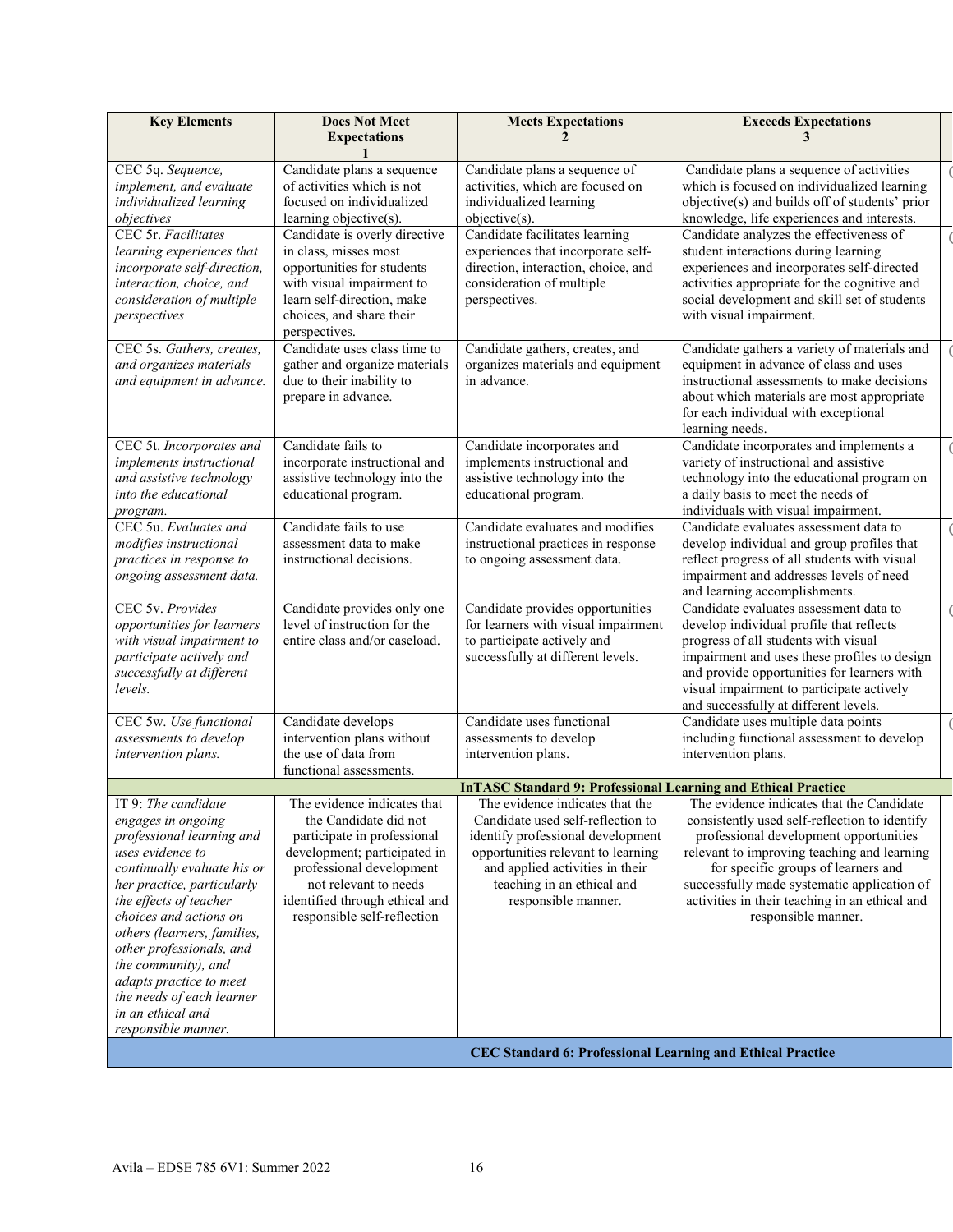| <b>Key Elements</b>                                                                                                                                           | <b>Does Not Meet</b><br><b>Expectations</b>                                                                                                                                                            | <b>Meets Expectations</b>                                                                                                                                 | <b>Exceeds Expectations</b><br>3                                                                                                                                                                                                                                                 |  |
|---------------------------------------------------------------------------------------------------------------------------------------------------------------|--------------------------------------------------------------------------------------------------------------------------------------------------------------------------------------------------------|-----------------------------------------------------------------------------------------------------------------------------------------------------------|----------------------------------------------------------------------------------------------------------------------------------------------------------------------------------------------------------------------------------------------------------------------------------|--|
| CEC 6a. Exhibits a<br>commitment to<br>professional standards<br>associated with their<br>areas of expertise.                                                 | Candidate fails to provide<br>evidence that professional<br>standards have been<br>integrated into work with<br>students with visual<br>impairment.                                                    | Candidate exhibits a commitment<br>to professional standards<br>associated with their areas of<br>expertise.                                              | Candidate extends own professional<br>practice by reflecting on professional<br>literature or by being a member of a<br>professional organization or by attending<br>professional workshops, seminars, and/or<br>conferences.                                                    |  |
| CEC 6b. Demonstrates<br>courtesy and caring in<br>relationships with students<br>with visual impairment.                                                      | Candidate fails to build<br>relationships with the<br>students with visual<br>impairment, maintaining too<br>much distance or<br>demonstrating a lack of<br>courtesy and caring.                       | Candidate demonstrates courtesy<br>and caring in relationships with<br>students with visual impairment.                                                   | Candidate consistently exhibits appropriate<br>rapport, courtesy and caring in relationship<br>with students with visual impairment based<br>on reflection.                                                                                                                      |  |
| CEC 6c. Supports<br>learning environments<br>that encourage the<br>academic, social, and<br>professional growth of all<br>students with visual<br>impairment. | Candidate fails to provide<br>evidence that they have<br>considered the different<br>abilities, needs, learning<br>styles, and cultures of<br>students with visual<br>impairment in classroom<br>work. | Candidate supports learning<br>environments that encourage the<br>academic, social, and professional<br>growth of all students with visual<br>impairment. | Candidate reflects on work with students to<br>determine how well a positive learning<br>environment was created and considers<br>different approaches to meeting the needs of<br>students with visual impairment.                                                               |  |
| CEC 6d. Guides student<br>behavior and moral<br>development through an<br>emphasis on personal<br>responsibility for the<br>common good.                      | Candidate does not<br>emphasize personal<br>responsibility and fails to<br>guide student behavior and<br>moral development.                                                                            | Candidate guides student behavior<br>and moral development through an<br>emphasis on personal<br>responsibility for the common<br>good.                   | Candidate guides student behavior and<br>moral development through an emphasis on<br>personal responsibility for the common<br>good and models this responsibility for the<br>class through their daily actions.                                                                 |  |
| CEC 6e. Presents content<br>accurately and<br>instructions clearly.                                                                                           | Candidate presents content<br>inaccurately and instructions<br>in an unclear manner.                                                                                                                   | Candidate presents content<br>accurately and instructions clearly.                                                                                        | Candidate presents content accurately and<br>instructions clearly using a variety of<br>presentation modalities.                                                                                                                                                                 |  |
| CEC 6f. Demonstrates<br>growth and dissemination<br>of professional knowledge<br>and skills.                                                                  | Candidate fails to<br>demonstrate growth of<br>professional knowledge and<br>skills.                                                                                                                   | Candidate demonstrates growth<br>and dissemination of professional<br>knowledge and skills.                                                               | Candidate accepts constructive feedback,<br>and demonstrates growth and dissemination<br>of professional knowledge and skills.                                                                                                                                                   |  |
| CEC 6g. Reflect on one's<br>practice to improve<br>instruction and guide<br>professional growth                                                               | Candidate displays no<br>evidence of the ability or<br>willingness to reflect on<br>effectiveness, is unaware of<br>effectiveness or student<br>learning.                                              | Candidate reflects on his/her<br>professional practice, including<br>personal teaching and learning<br>style.                                             | Candidate reflects upon, interprets, and<br>communicates evidence of one's own<br>effectiveness as a teacher, including<br>evidence of success in fostering student<br>progress in learning. Candidate uses<br>evidence of effectiveness in planning for<br>further instruction. |  |
| CEC 6h. Practices within<br>one's skill limits and<br>obtains assistance as<br>needed.                                                                        | Candidate refuses to obtain<br>assistance when needed and<br>practices beyond his or her<br>skill limit.                                                                                               | Candidate engages in reflective<br>practice (practices within one's<br>skill limits and obtains assistance<br>as needed).                                 | Candidate actively seeks feedback and<br>constructive criticism in the classroom and<br>engages in reflective practice (practices<br>within one's skill limits and obtains<br>assistance as needed).                                                                             |  |
| CEC 6i. Demonstrates<br>responsibility,<br>dependability, flexibility,<br>and a positive attitude.                                                            | Candidate is late to meetings,<br>misses deadlines or needs to<br>be reminded often of<br>obligations. Candidate<br>demonstrates a negative<br>attitude.                                               | Candidate demonstrates<br>responsibility, dependability,<br>flexibility, and a positive attitude.                                                         | Candidate reflects on ability to meet<br>expectations, plans and carries out tasks<br>associated with role promptly, and<br>consistently displays a positive attitude.                                                                                                           |  |
| CEC 6j. Observes school<br>policies and procedures.<br>CEC 6k. Projects a                                                                                     | Candidate violates school<br>policies and procedures.<br>Candidate dresses or behaves                                                                                                                  | Candidate observes school policies<br>and procedures.<br>Candidate projects a professional<br>image in terms of demeanor and                              | Candidate consistently observes and<br>enforces school policies and procedures.<br>Candidate projects a professional image in<br>terms of demeanor and appearance and                                                                                                            |  |
| professional image in<br>terms of demeanor and<br>appearance.                                                                                                 | in an unprofessional manner.                                                                                                                                                                           | appearance.                                                                                                                                               | encourages students with visual impairment<br>to do the same.                                                                                                                                                                                                                    |  |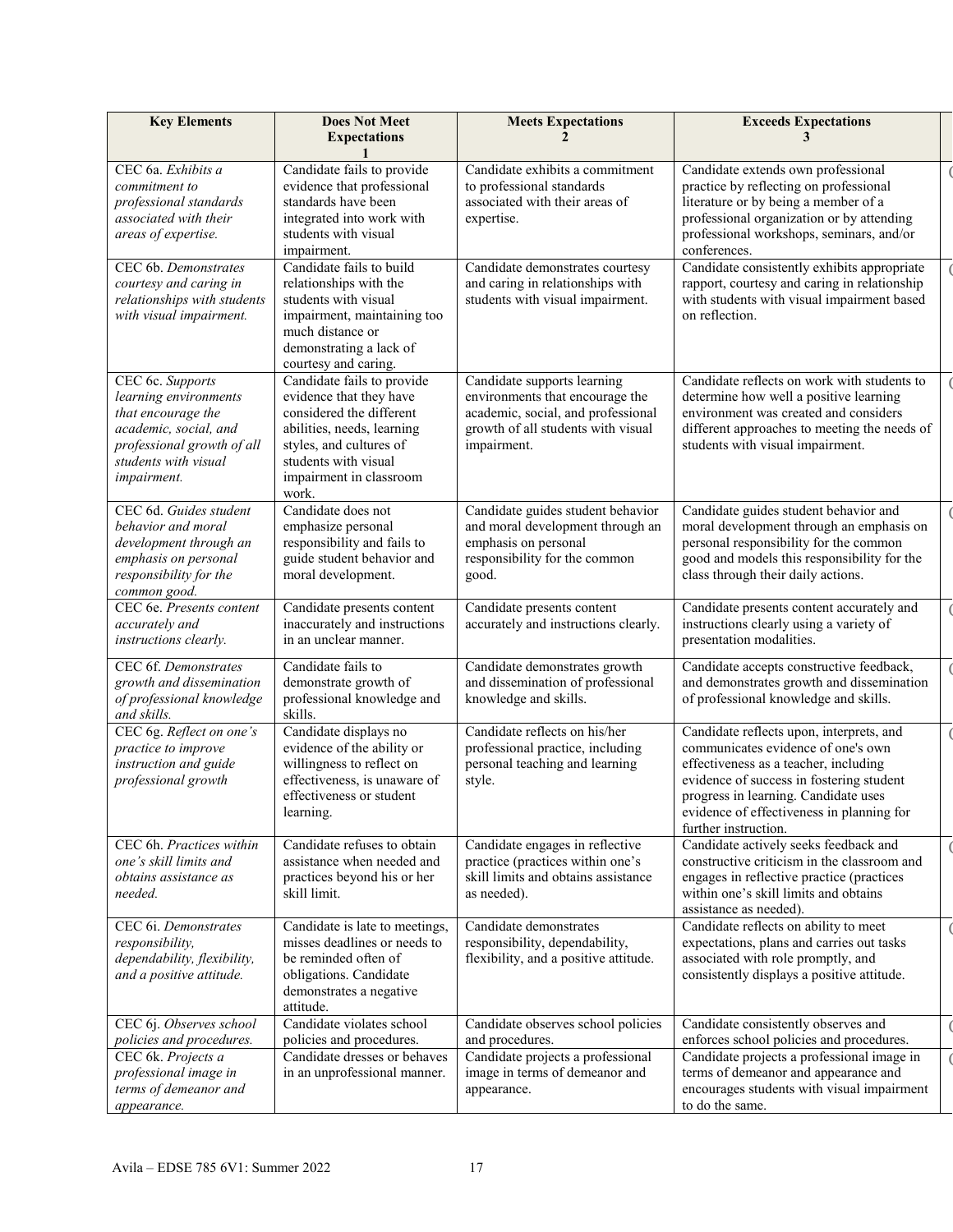| <b>Key Elements</b>                                                                                                                                                                                                                                                                                                                                 | <b>Does Not Meet</b><br><b>Expectations</b>                                                                                                                                                                                              | <b>Meets Expectations</b>                                                                                                                                                                                                                                                                                                                                               | <b>Exceeds Expectations</b><br>3                                                                                                                                                                                                                                                                                                                                                                      |
|-----------------------------------------------------------------------------------------------------------------------------------------------------------------------------------------------------------------------------------------------------------------------------------------------------------------------------------------------------|------------------------------------------------------------------------------------------------------------------------------------------------------------------------------------------------------------------------------------------|-------------------------------------------------------------------------------------------------------------------------------------------------------------------------------------------------------------------------------------------------------------------------------------------------------------------------------------------------------------------------|-------------------------------------------------------------------------------------------------------------------------------------------------------------------------------------------------------------------------------------------------------------------------------------------------------------------------------------------------------------------------------------------------------|
| CEC 61. Demonstrates<br>effective oral<br>communication skills.                                                                                                                                                                                                                                                                                     | Candidate's oral<br>communication is difficult to<br>understand or follow,<br>making it ineffective.                                                                                                                                     | Candidate demonstrates effective<br>oral communication skills.                                                                                                                                                                                                                                                                                                          | Candidate demonstrates highly effective<br>oral communication skills making material<br>presented verbally easy to understand and<br>follow.                                                                                                                                                                                                                                                          |
| CEC 6m. Demonstrates<br>effective written<br>communication skills.                                                                                                                                                                                                                                                                                  | Candidate's written<br>communication is difficult to<br>understand or follow,<br>making it ineffective.                                                                                                                                  | Candidate demonstrates effective<br>written communication skills.                                                                                                                                                                                                                                                                                                       | Candidate demonstrates highly effective<br>written communication skills making<br>material presented in writing easy to<br>understand and follow.                                                                                                                                                                                                                                                     |
| CEC 6n. Demonstrates<br>high expectations for all<br>students with visual<br>impairment to develop the<br>highest possible learning<br>outcomes and quality of<br>life.                                                                                                                                                                             | Candidate fails to support<br>student learning and displays<br>evidence of low expectations<br>for at least some students<br>with visual impairment.                                                                                     | Candidate demonstrates high<br>expectations for all students with<br>visual impairment to develop the<br>highest possible learning outcomes<br>and quality of life.                                                                                                                                                                                                     | Candidate provides emotional and academic<br>support to students with visual impairment<br>and communicates confidence in their<br>ability to complete assigned work and<br>modifies plans to provide opportunities for<br>all students with visual impairment to meet<br>or exceed objectives through supportive<br>critique of student learning that reflects<br>challenging ideas and suggestions. |
| CEC 60. Demonstrates<br>commitment to developing<br>the highest education and<br>quality-of-life potential of<br>individuals with<br>exceptional learning<br>needs.                                                                                                                                                                                 | Candidate fails to<br>demonstrate a commitment<br>to developing the highest<br>education and quality of life<br>potential of individuals with<br>exceptional learning needs.                                                             | Candidate demonstrates<br>commitment to developing the<br>highest education and quality-of-<br>life potential of individuals with<br>exceptional learning needs.                                                                                                                                                                                                        | Candidate demonstrates and reflects on<br>commitment to developing the highest<br>education and quality of life potential of<br>individuals with exceptional learning needs.                                                                                                                                                                                                                          |
|                                                                                                                                                                                                                                                                                                                                                     |                                                                                                                                                                                                                                          | <b>InTASC Standard 10: Leadership and Collaboration</b>                                                                                                                                                                                                                                                                                                                 |                                                                                                                                                                                                                                                                                                                                                                                                       |
| IT 10: The candidate seeks<br>appropriate leadership<br>roles and opportunities to<br>take responsibility for<br>learning, to collaborate<br>with learners, families,<br>colleagues, other school<br>professionals, and<br>community members using<br>digital tools and<br>resources, to ensure<br>learner growth and to<br>advance the profession. | The evidence indicates that<br>the Candidate collaborated<br>with colleagues on a limited<br>basis (mentor/other school<br>professionals/<br>Supervisors) and other<br>stakeholders with little<br>influence on classroom<br>activities. | The evidence indicates that the<br>Candidate collaborated on multiple<br>occasions with learners and<br>families, as well as colleagues<br>(mentor/other school<br>professionals/Supervisors) in<br>leadership, school, and<br>professional activities initiating,<br>advocating, or leading activities in<br>the classroom to improve and<br>support learning for all. | The evidence indicates that the Candidate<br>collaborated on multiple occasions with<br>learners and families, as well as colleagues<br>(mentor/other school professionals/<br>Supervisors) in leadership activities to<br>initiate, advocate, and/or lead activities with<br>stakeholders to improve and support<br>learning.                                                                        |
|                                                                                                                                                                                                                                                                                                                                                     |                                                                                                                                                                                                                                          | <b>CEC Standard 7: Collaboration</b>                                                                                                                                                                                                                                                                                                                                    |                                                                                                                                                                                                                                                                                                                                                                                                       |
| CEC 7a. Communicate<br>effectively with families of<br>individuals with<br>exceptionalities from<br>diverse backgrounds.                                                                                                                                                                                                                            | Candidate fails to provide<br>evidence of planning to<br>collaborate with parents.                                                                                                                                                       | Candidate communicates regularly<br>with parents and involves them in<br>problem solving and learning<br>activities.                                                                                                                                                                                                                                                    | Candidate regularly encourages family<br>involvement in student learning through<br>collaboration to engage additional support<br>resource assistance when needed.                                                                                                                                                                                                                                    |
| CEC 7b. Engages in<br>productive relationships<br>with professional<br>colleagues and support<br>staff.                                                                                                                                                                                                                                             | Candidate fails to provide<br>evidence of planning to<br>collaborate with professional<br>colleagues and support staff.                                                                                                                  | Candidate engages in productive<br>relationships with professional<br>colleagues and support staff.                                                                                                                                                                                                                                                                     | Candidate reflects upon, interprets, and<br>communicates evidence of one's own<br>effectiveness as a collaborator.<br>Candidate demonstrates an ability to work<br>with others as equals.                                                                                                                                                                                                             |
| CEC 7c. Maintains<br>confidential<br>communication about<br>students with visual<br>impairment                                                                                                                                                                                                                                                      | Candidate shares<br>confidential information<br>about students with visual<br>impairment needs with<br>outside parties.                                                                                                                  | Candidate maintains confidential<br>communication about students with<br>visual impairment.                                                                                                                                                                                                                                                                             | Candidate maintains confidential<br>communication about students with visual<br>impairment and is observed stressing the<br>importance of confidentiality with other<br>stakeholders including paraprofessionals.                                                                                                                                                                                     |
| CEC 7d. Fosters<br>respectful and beneficial<br>relationships between<br>families and professionals.                                                                                                                                                                                                                                                | Candidate is disrespectful<br>when dealing with families<br>and professionals.                                                                                                                                                           | Candidate fosters respectful and<br>beneficial relationships between<br>families and professionals.                                                                                                                                                                                                                                                                     | Candidate reflects upon relationships with<br>families and professionals and interprets<br>reflections effectively in order to improve<br>communication and interactions.                                                                                                                                                                                                                             |